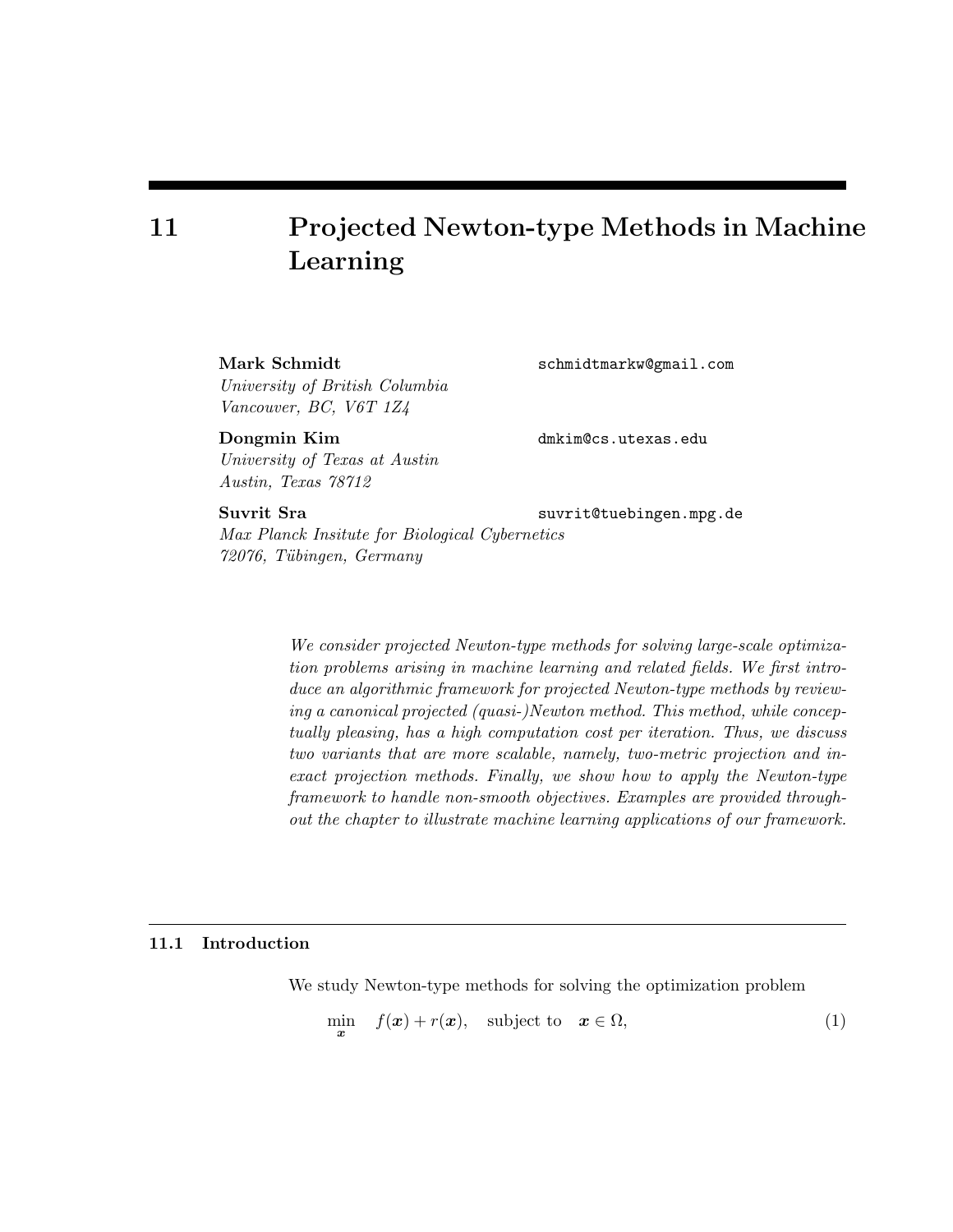where  $f : \mathbb{R}^n \to \mathbb{R}$  is twice continuously differentiable and convex;  $r : \mathbb{R}^n \to$  $\mathbb R$  is continuous and convex but not necessarily differentiable everywhere; while  $\Omega$  is a "simple" convex constraint-set. This formulation is general and captures numerous problems in machine learning, especially where f corresponds to a loss, and r to a regularizer. Let us, however, defer concrete examples of (1) until we have developed some theoretical background.

We propose to solve (1) via Newton-type methods, a certain class of second-order methods that are known to often work well for unconstrained problems. For constrained problems too, we may consider Newton-type methods that, akin to their unconstrained versions, iteratively minimize a quadratic approximation to the objective, this time subject to constraints. This idea dates back to Levitin and Polyak (1966, §7), and it is referred to as a projected Newton method.

Projected Newton methods for optimization over convex sets share many of the appealing properties of their unconstrained counterparts. For example, their iterations are guaranteed to improve the objective function for a small enough step size; global convergence can be shown under a variant of the Armijo condition; and rapid local convergence rates can be shown around local minima satisfying strong convexity (Bertsekas, 1999). In a similar vein, we may consider projected quasi-Newton methods, where we interpolate differences in parameter and gradient values to approximate the Hessian matrix. The resulting *Newton-type* methods are the subject of this chapter, and we will particularly focus on the limited-memory Broyden-Fletcher-Goldfarb-Shanno (L-BFGS) quasi-Newton approximation. The main appeal of the L-BFGS approximation is its linear-time iteration complexity, and its strong empirical performance on a variety of problems.

Summary of remainder. We first restrict ourselves to smooth optimization, where  $r(x) = 0$ . For this setting, we describe projected Newton-type methods (§11.2), covering basic implementation issues such as Hessian approximation and line-search. Then, we describe two-metric projection methods (§11.3), followed by inexact (or truncated) projected-Newton methods  $(\S{11.4})$ . Finally, we discuss the nonsmooth setting, where  $r(x) \neq 0$ , for which we describe two Newton-type methods (§11.5).

# 11.2 Projected Newton-type Methods

Projected Newton-type methods optimize their objective iteratively. At iteration k, they first approximate the objective function around the current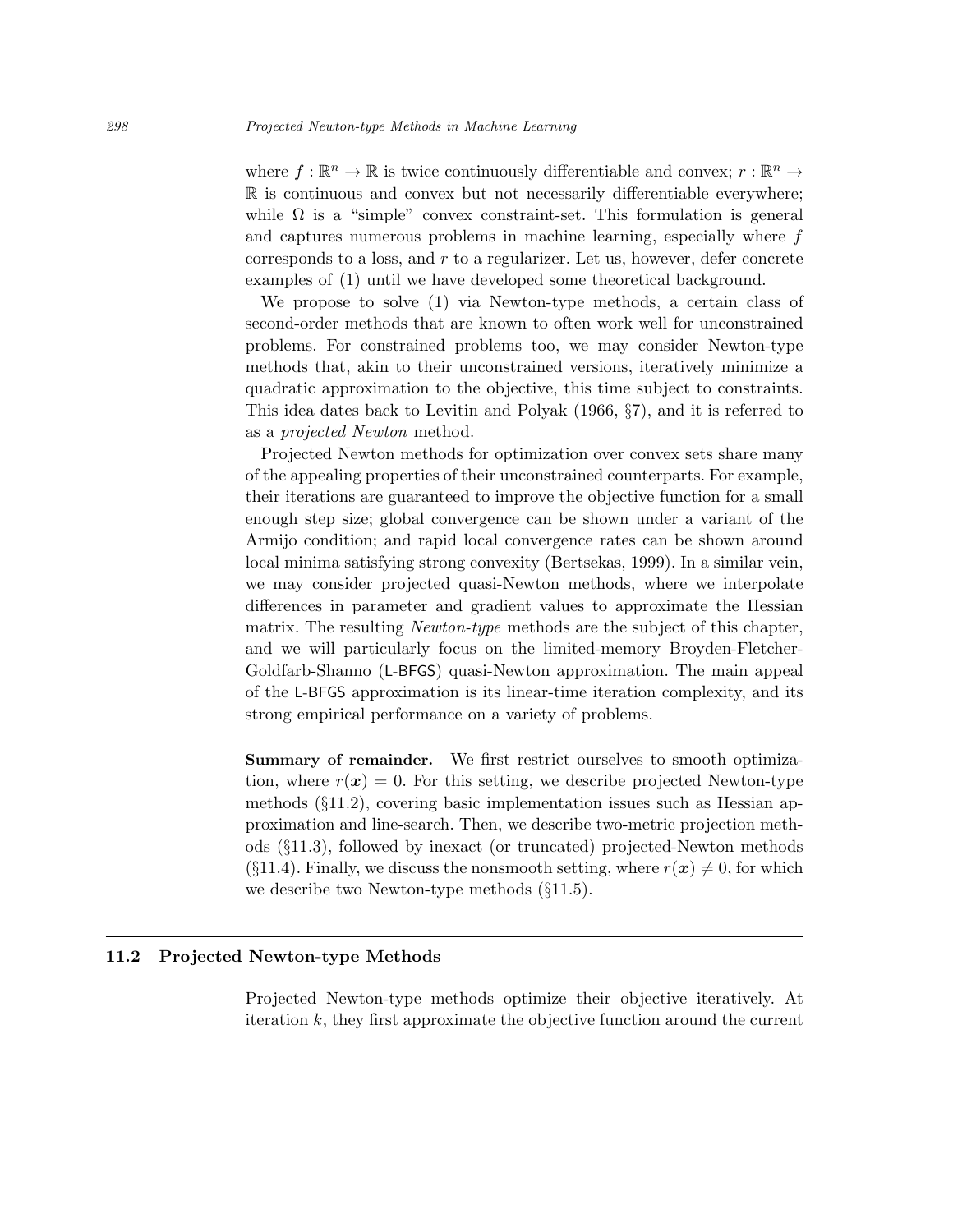#### 11.2 Projected Newton-type Methods 299

iterate  $x^k$  by the quadratic model

$$
\mathcal{Q}^k(\boldsymbol{x},\alpha) \triangleq f(\boldsymbol{x}^k) + (\boldsymbol{x} - \boldsymbol{x}^k)^T \nabla f(\boldsymbol{x}^k) + \frac{1}{2\alpha} (\boldsymbol{x} - \boldsymbol{x}^k)^T \boldsymbol{H}^k(\boldsymbol{x} - \boldsymbol{x}^k).
$$
 (2)

This model is parametrized by a positive stepsize  $\alpha$ , and it uses a positivedefinite matrix  $\mathbf{H}^k$  to approximate the Hessian  $\nabla^2 f(\mathbf{x}^k)$ . To generate the next iterate that decreases the objective while remaining feasible, the methods minimize the quadratic model (2) over the (convex) constraint-set  $\Omega$ . Thus, for a fixed  $\alpha > 0$ , they compute the unique element

$$
\bar{\boldsymbol{x}}_{\alpha}^{k} = \underset{\boldsymbol{x} \in \Omega}{\operatorname{argmin}} \quad \mathcal{Q}^{k}(\boldsymbol{x}, \alpha), \tag{3}
$$

which is then used to obtain the new iterate by simply setting

$$
\boldsymbol{x}^{k+1} \leftarrow \boldsymbol{x}^k + \beta (\bar{\boldsymbol{x}}_{\alpha}^k - \boldsymbol{x}^k),\tag{4}
$$

where  $\beta \in (0,1]$  is another stepsize. To ensure a sufficient decrease in the objective value, one typically begins by setting  $\alpha = \beta = 1$ , and then decreases one of them until  $x^{k+1}$  satisfies the following Armijo condition<sup>1</sup>

$$
f(\boldsymbol{x}^{k+1}) \le f(\boldsymbol{x}^k) + \nu \langle \nabla f(\boldsymbol{x}^k), \boldsymbol{x}^{k+1} - \boldsymbol{x}^k \rangle, \qquad \nu \in (0,1). \tag{5}
$$

We collect the above described steps into Algorithm 11.1, which we present as the general framework for projected Newton-type methods.

#### Algorithm 11.1 A projected Newton-type method.

Given  $\boldsymbol{x}^0 \in \Omega$ ,  $\boldsymbol{H}^0 \succ \boldsymbol{0}$ for  $k = 0, \ldots$ , until some stopping criteria met do **Step I**: Build  $Q^k(\boldsymbol{x}, \alpha)$  using (2) repeat **Step IIa**: Minimize  $Q^k(\boldsymbol{x}, \alpha)$  over  $\Omega$  $\textbf{Step IIb: Update } \boldsymbol{x}^{k+1} \leftarrow \boldsymbol{x}^k + \beta(\bar{\boldsymbol{x}}^k_{\alpha} - \boldsymbol{x}^k)$ **Step III:** Update  $\alpha$  and/or  $\beta$ until descent condition (5) is satisfied end for

Convergence properties of various forms of this method are discussed, for example, in Bertsekas (1999, §2.3). In particular, convergence to a stationary point can be shown under the assumption that the eigenvalues of  $\mathbf{H}^{k}$  are bounded between two positive constants. Also, if  $x^*$  is a minimizer of  $f(x)$ over  $\Omega$  satisfying certain conditions, and once  $x^k$  is sufficiently close to  $x^*$ ,

<sup>1.</sup> A typical value for the sufficient decrease parameter  $\nu$  is 10<sup>-4</sup>.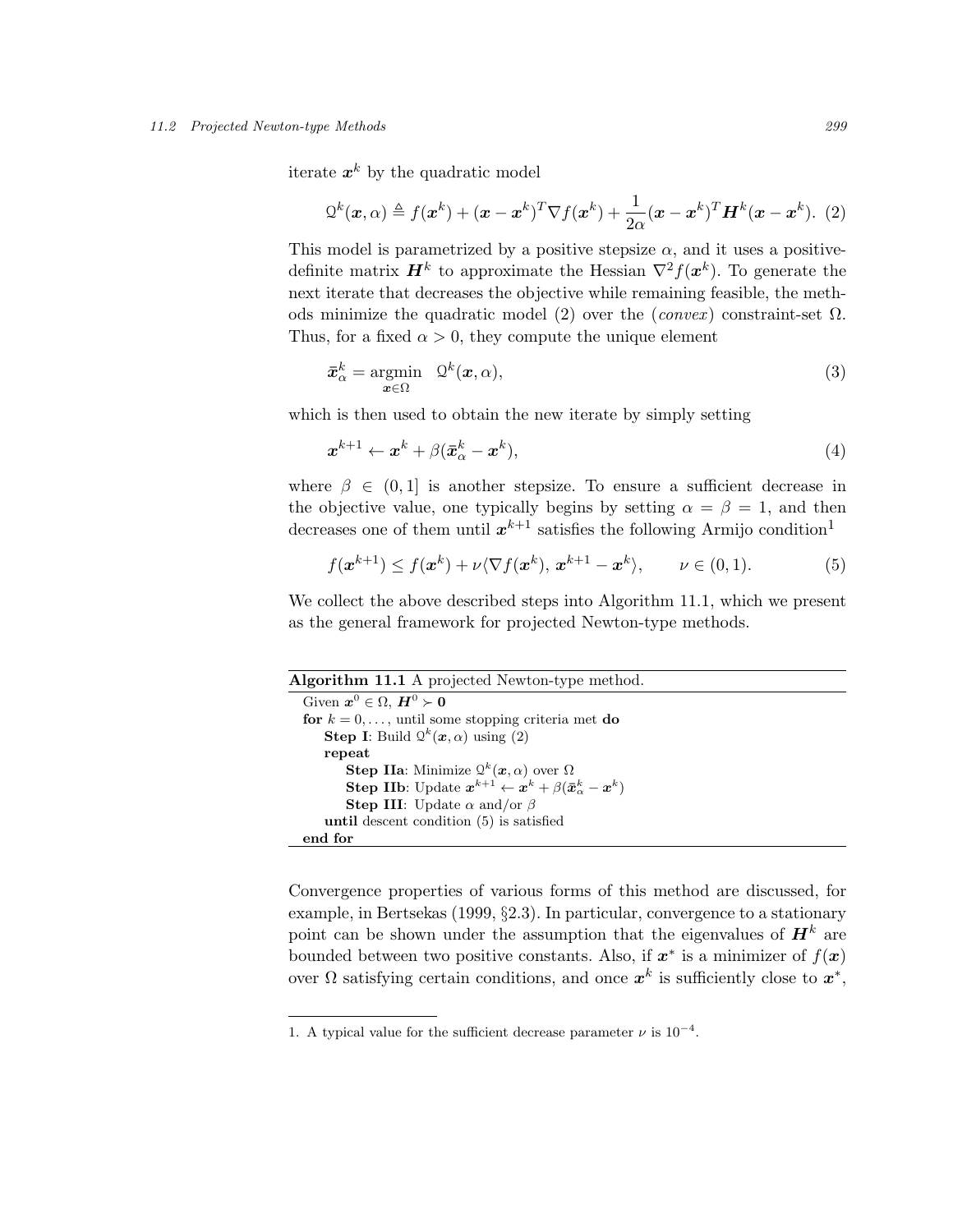then  $\alpha = 1$  and  $\beta = 1$  are accepted as stepsizes and the sequence  $||x^k - x^*||$ converges to zero at a superlinear rate.

Algorithm 11.1 is conceptually simple, and thus appealing. It can, however have numerous variants depending on how each step is implemented. For example, in Step I, which particular quadratic model is used; in Step II, how we minimize the model function; and in Step III, how we compute the stepsizes  $\alpha$  and  $\beta$ . For each of these three steps one has multiple possible choices, and consequently, different combinations lead to methods of differing character. We describe some popular implementation choices below.

## 11.2.1 Building a quadratic model

When a positive-definite Hessian is readily available, we can simply set  $\mathbf{H}^{k} = \nabla^{2} f(\mathbf{x}^{k})$ . By doing so, the quadratic model (2) becomes merely the approximation obtained via a second-order Taylor expansion of f. This model leads to computation of an exact Newton-step at each iteration. At the other extreme, if we select  $\mathbf{H}^{k} = \mathbf{I}$ , the identity matrix of appropriate size, then the search direction of the resulting method reduces to the negative gradient, essentially yielding the projected gradient method. These two strategies often contrast each other in terms of computing a search (descent) direction: the Newton-step is considered one of the most sophisticated, while the gradient-step is regarded as one of the simplest. In cases where we can efficiently compute the Euclidean projection operator, projected gradient steps have a low per-iteration computational cost. However, this benefit comes at the expense of linear convergence speed. The Newton-step is usually more expensive; Step IIb will typically be costly to solve even if we can efficiently compute the Euclidean projection onto the constraint set. However, the more expensive Newton-step generally enjoys a local superlinear convergence rate.

Despite its theoretical advantages, an exact Newton-step often is resource intensive, especially when computing the exact Hessian is expensive. To circumvent some of the associated computational issues, one usually approximates the Hessian: this idea underlies the well-known quasi-Newton approximation. Let us therefore briefly revisit the BFGS update that approximates the exact Hessian.

BFGS update. There exist several approximations to the Hessian: e.g., Powell-Symmetric-Broyden (PSB), Davidson-Fletcher-Powell (DFP), or the Broyden-Fletcher-Goldfarb-Shanno (BFGS). We focus on BFGS, as it is believed to be the most effective in general (Gill et al., 1981; Bertsekas, 1999).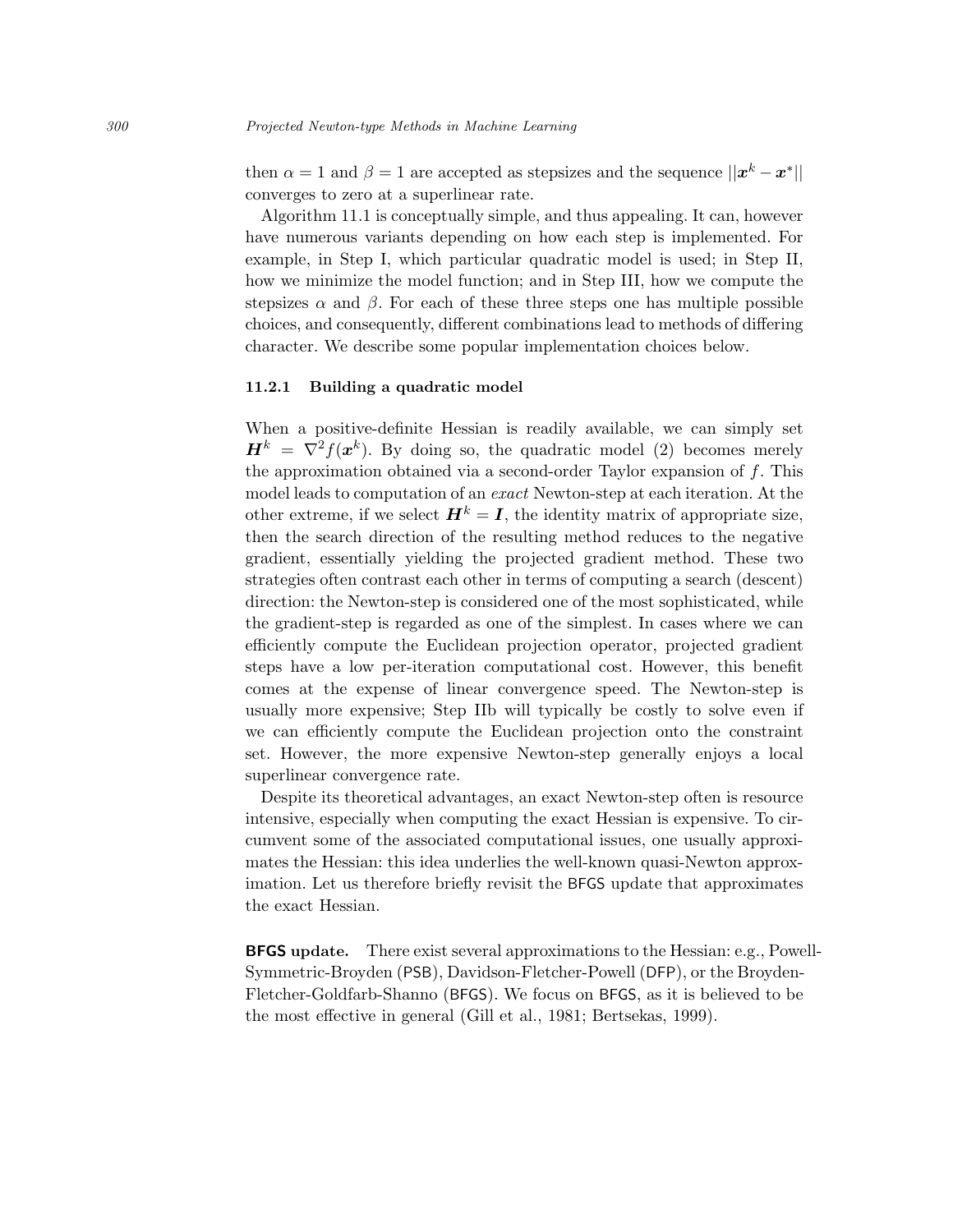## 11.2 Projected Newton-type Methods 301

First, define the difference vectors  $g$  and  $s$  as follows:

$$
g = \nabla f(x^{k+1}) - \nabla f(x^k)
$$
, and  $s = x^{k+1} - x^k$ .

Now, assume we already have  $\boldsymbol{H}^k$ , the current approximation to the Hessian. Then, the BFGS update adds a rank-two correction to  $H^k$  to obtain

$$
\boldsymbol{H}^{k+1} = \boldsymbol{H}^k - \frac{\boldsymbol{H}^k s s^T \boldsymbol{H}^k}{s^T \boldsymbol{H}^k s} + \frac{\boldsymbol{g} \boldsymbol{g}^T}{s^T \boldsymbol{g}}.
$$
\n
$$
\tag{6}
$$

We can plug  $\boldsymbol{H}^{k+1}$  into (2) to obtain an updated model  $\mathcal{Q}^{k+1}.$  But depending on the implementation of subsequent steps (3) and (4), it might be more convenient and computationally efficient to update an estimate to the inverse of  $\boldsymbol{H}^k$  instead. For this case, we can apply the Sherman-Morrison-Woodbury formula to (6), thus obtaining the update

$$
\boldsymbol{S}^{k+1} = \boldsymbol{S}^k + \left(1 + \frac{\boldsymbol{g}^T \boldsymbol{S}^k \boldsymbol{g}}{\boldsymbol{s}^T \boldsymbol{g}}\right) \frac{\boldsymbol{s} \boldsymbol{s}^T}{\boldsymbol{s}^T \boldsymbol{g}} - \frac{(\boldsymbol{S}^k \boldsymbol{g} \boldsymbol{s}^T + \boldsymbol{s} \boldsymbol{g}^T \boldsymbol{S}^k)}{\boldsymbol{s}^T \boldsymbol{g}},\tag{7}
$$

where  $S^k$  is the inverse of  $H^k$ , also known as the *gradient scaling* matrix.

Limited memory BFGS update. Though the BFGS update may greatly relieve the burden of Hessian computation, it still require the same storage:  $\mathcal{O}(n^2)$  for dense  $\mathbf{H}^k$  or  $\mathbf{S}^k$ , which is troublesome for large-scale problems. This difficulty is addressed by the limited memory BFGS (L-BFGS) update, where, instead of using full matrices  $\mathbf{H}^{k}$  and  $\mathbf{S}^{k}$ , a small number of vectors, say  $m$ , are used to approximate the Hessian or its inverse. The standard L-BFGS approach (Nocedal, 1980) can be implemented using the following formula (Nocedal and Wright, 2000)

$$
S^{k} = \frac{\mathbf{s}_{k-1}^{T} \mathbf{g}_{k-1}}{\mathbf{g}_{k-1}^{T} \mathbf{g}_{k-1}} \bar{\mathbf{V}}_{k-M}^{T} \bar{\mathbf{V}}_{k-M} + \rho_{k-M} \bar{\mathbf{V}}_{k-M+1}^{T} \mathbf{s}_{k-M} \mathbf{s}_{k-M}^{T} \bar{\mathbf{V}}_{k-M+1} + \rho_{k-M+1} \bar{\mathbf{V}}_{k-M+2}^{T} \mathbf{s}_{k-M+1} \mathbf{s}_{k-M+1}^{T} \bar{\mathbf{V}}_{k-M+2} + \cdots + \rho_{k-1} \mathbf{s}_{k-1} \mathbf{s}_{k-1}^{T},
$$
\n(8)

for  $k \geq 1$ ; the scalars  $\rho_k$ , and matrices  $\bar{V}_{k-M}$  are defined by

$$
\rho_k = 1/(\mathbf{s}_k^T \mathbf{g}_k), \qquad \bar{\mathbf{V}}_{k-M} = [\mathbf{V}_{k-M} \cdots \mathbf{V}_{k-1}], \text{ and } \mathbf{V}_k = I - \rho_k \mathbf{s}_k \mathbf{g}_k^T.
$$

The L-BFGS approximation only requires  $\mathcal{O}(mn)$  storage; moreover, multiplication of  $S^k$  by a vector can also be performed at this cost.

For both BFGS and L-BFGS, a choice that can significantly impact performance is the initial approximation  $H^0$ . A typical strategy to select  $H^0$  is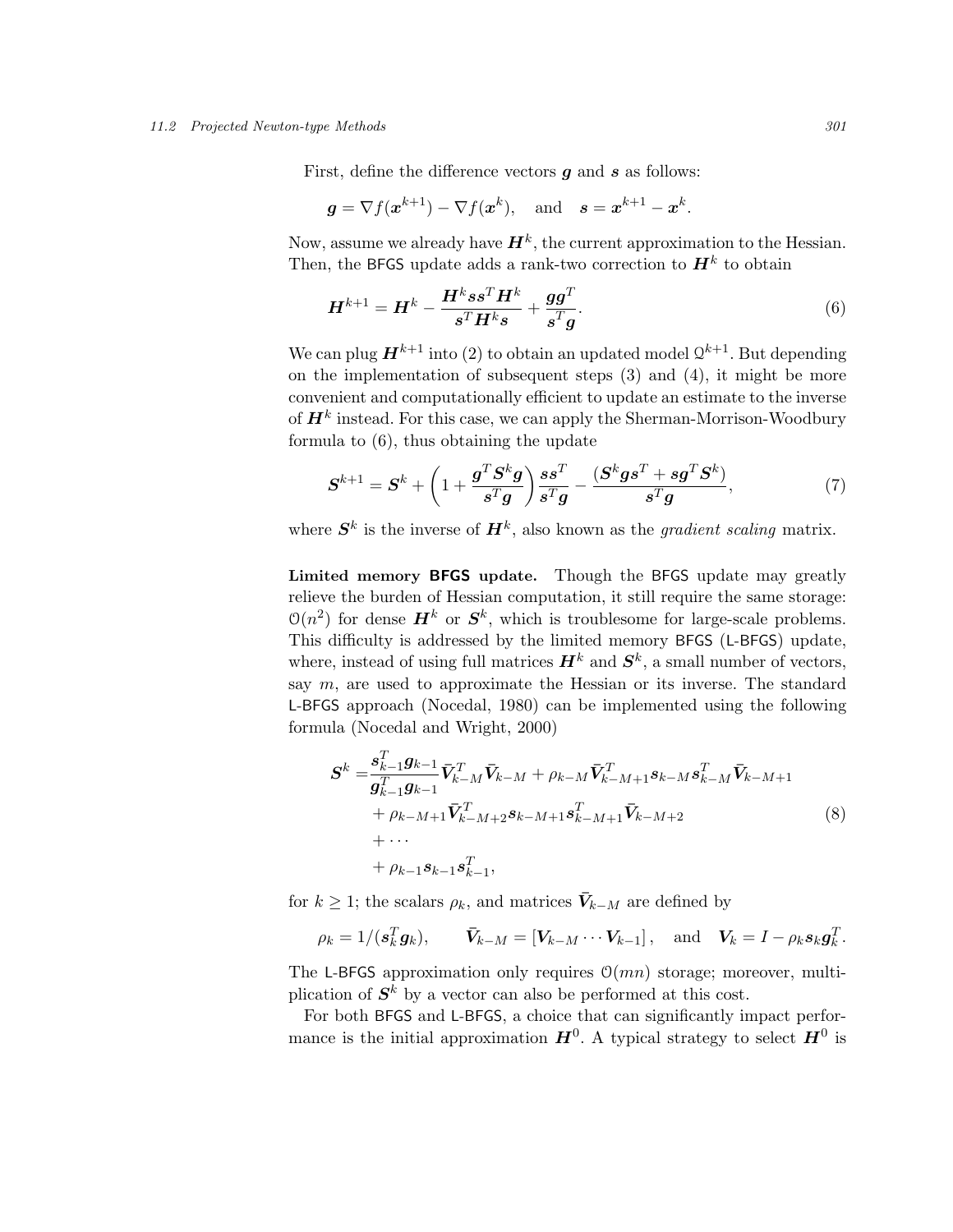to first set it to the negative gradient direction on the first iteration, and then to set  $\boldsymbol{H}^0 = (\boldsymbol{g}^T \boldsymbol{g})/(\boldsymbol{g}^T \boldsymbol{s}) \boldsymbol{I}$  on the next iteration. This choice was proposed by Shanno and Phua (1978) to optimize the condition number of the approximation. In the L-BFGS method we can reset  $H^0$  using this formula after each iteration (Nocedal and Wright, 2000, §7.2). With this strategy, the unit stepsizes of  $\alpha = 1$  and  $\beta = 1$  are typically accepted, which may remove the need for a line search on most iterations.

Provided that  $H^0$  is positive-definite, the subsequent (implicit) Hessian approximations  $\mathbf{H}^{k}$  generated by the L-BFGS update are guaranteed to be positive-definite as long as  $g^T s$  is positive (Nocedal and Wright, 2000, §6.1). This positivity is guaranteed if  $f(x)$  is strongly-convex, but when  $f(x)$  is not strongly-convex a more advanced strategy is required, see e.g., (Nocedal and Wright, 2000, §18.3).

## 11.2.2 Solving the subproblem

With our quadratic approximation  $\mathcal{Q}^k(\bm{x}, \alpha)$  in hand, the next step is to solve the subproblem (3). For  $\alpha \neq 0$ , simple rearrangement shows that<sup>2</sup>

$$
\bar{\boldsymbol{x}}_{\alpha}^{k} = \underset{\boldsymbol{x} \in \Omega}{\operatorname{argmin}} \ \mathcal{Q}^{k}(\boldsymbol{x}, \alpha) = \underset{\boldsymbol{x} \in \Omega}{\operatorname{argmin}} \ \frac{1}{2} ||\boldsymbol{x} - \boldsymbol{y}^{k}||_{\boldsymbol{H}^{k}}^{2}, \tag{9}
$$

where  $\|\boldsymbol{x}\|_{\boldsymbol{H}^k}$  is defined by the norm  $\sqrt{\boldsymbol{x}^T\boldsymbol{H}^k\boldsymbol{x}}$ , and  $\boldsymbol{y}^k$  is the unconstrained Newton step:  $y^k = x^k - \alpha[H^k]^{-1} \nabla f(x^k)$ . In words,  $\bar{x}^k_\alpha$  is obtained by projecting the Newton-step onto the constraint-set  $\Omega$ , where projection is with respect to the metric defined by the Hessian approximation  $H^k$ .

One major drawback of (9) is that it can be computationally challenging, even when  $\Omega$  has relatively simple structure. To ease the computational burden, instead of using the metric defined by  $\mathbf{H}^{k}$ , we could compute the projection under the standard Euclidean norm, while slightly modifying the Newton step to ensure convergence. This is the subject of §11.3. Alternately, in §11.4 we consider computing an approximate solution to (9) itself.

*Remark:* If we replace  $H^k$  by I both as the projection metric, as well as in the Newton step, we recover gradient projection methods.

# 11.2.3 Computing the stepsizes

Consider the stepsizes  $\alpha$  and  $\beta$  in (3) and (4). Generally speaking, any positive  $\alpha$  and  $\beta$  that generate  $x^{k+1}$  satisfying the descent-condition (5) are

<sup>2.</sup> If we use  $S^k$ , the inverse of Hessian, then  $\bar{x}^k_\alpha$  may be equivalently obtained by solving  $\mathop{\rm argmin}_{\bm{x}\in\Omega} \frac{1}{2}||\bm{x}-(\bm{x}^k-\alpha \bm{S}^k\nabla f(\bm{x}^k))||^2_{|\bm{S}^k|^{-1}}=\mathop{\rm argmin}_{\bm{x}\in\Omega} \frac{1}{2}||\bm{x}-\bm{y}^k||^2_{|\bm{S}^k|^{-1}}.$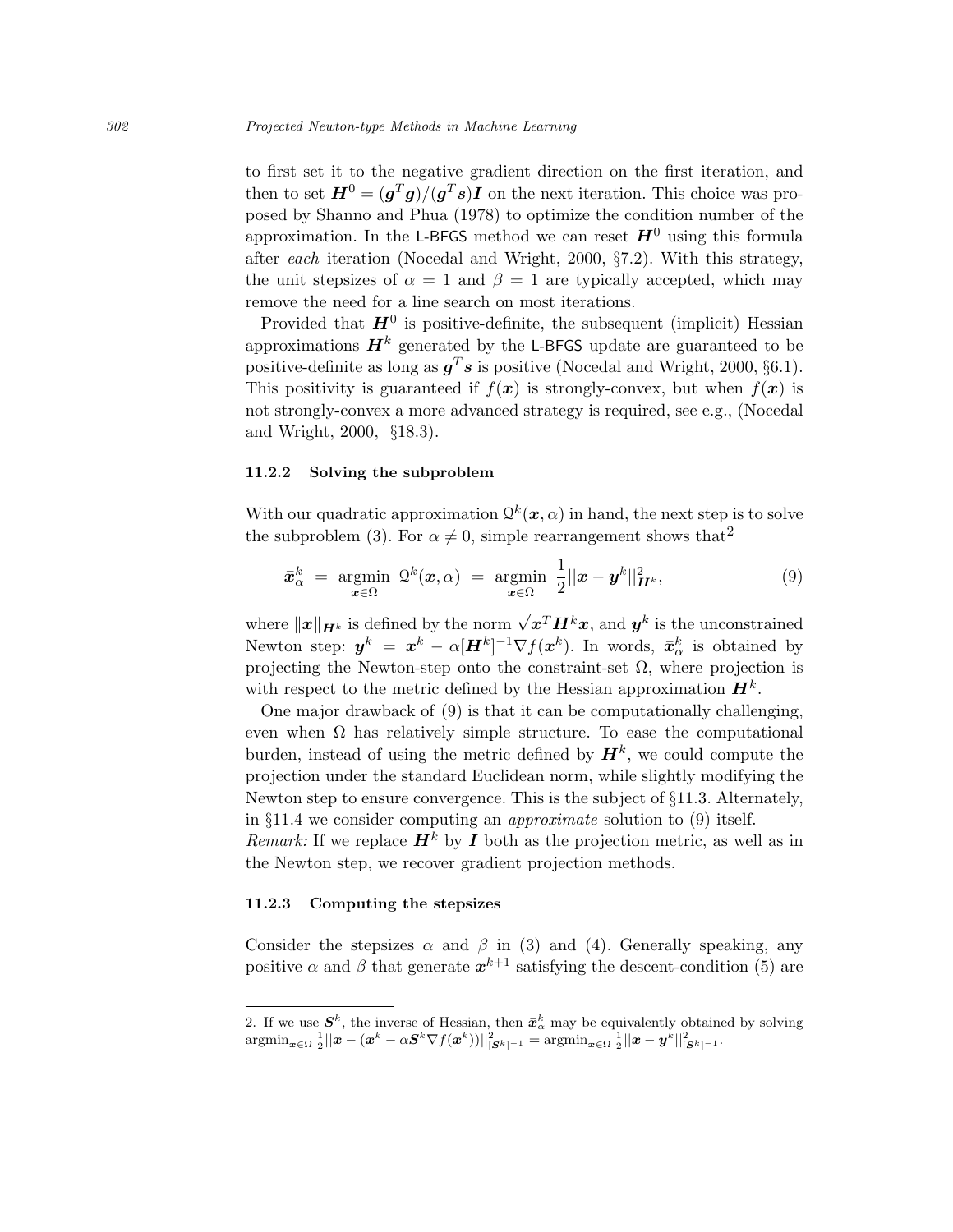acceptable. Practical choices are discussed below.

Backtracking. Suppose we fix  $\alpha = 1$  for all k, and let  $d^k = \bar{x}_1^k - x^k$ . Then we obtain the following update:

$$
\boldsymbol{x}^{k+1} \leftarrow \boldsymbol{x}^k + \beta \boldsymbol{d}^k.
$$

To select  $\beta$ , we can simply start with  $\beta = 1$  and iteratively decrease  $\beta$  until the resulting  $x^{k+1}$  satisfies (5).<sup>3</sup> More formally, we set  $\beta = \tau \cdot \sigma^m$  for some  $\tau > 0$  and  $\sigma \in (0, 1)$ , where  $m \geq 0$  is the first integer that satisfies

$$
f(\boldsymbol{x}^{k+1}) \le f(\boldsymbol{x}^k) + \tau \cdot \sigma^m \nabla f(\boldsymbol{x}^k) (\boldsymbol{x}^{k+1} - \boldsymbol{x}^k).
$$

Several strategies are available to reduce the number of backtracking iterations. For example, rather than simply dividing the stepsize by a constant we can use information collected about the function during the line search to make a more intelligent choice. For example, if some trial value of  $\beta$  is not accepted then we can set the next  $\beta$  to the minimum of the quadratic polynomial that has a value of  $f(\bm{x}^k)$  at zero,  $f(\bm{x}^k+\beta\bm{d}^k)$  at  $\beta$ , and a slope of  $\nabla f(\boldsymbol{x}^k)^T \boldsymbol{d}^k$  at zero (Nocedal and Wright, 2000, §3.5). This choice gives the optimal stepsize if  $f(x)$  is a quadratic function, and often drastically reduces the number of backtracking iterations needed. For some functions, quadratic interpolation can also be used to give a more intelligent choice than  $\beta = 1$ for the *first* trial value of  $\beta$ , while cubic interpolation can be used if we have tested more than one value of  $\beta$  or if we compute  $\nabla f(\mathbf{x}^k + \beta \mathbf{d}^k)$  for the trial values of  $\beta$  (Nocedal and Wright, 2000, §3.5).

Backtracking (Armijo) along projection arc (Bertsekas, 1999) Alternatively, we can set  $\beta = 1$  for all k to obtain

$$
\boldsymbol{x}^{k+1} \leftarrow \boldsymbol{\bar{x}}_{\alpha}^{k},
$$

and then determine an  $\alpha$  satisfying (5). Similar to simple backtracking, we compute  $\alpha = s \cdot \sigma^m$  for some  $s, \tau > 0$ , and  $\sigma \in (0, 1)$ , where  $m \ge 0$  is the first integer that satisfies

$$
f(\bar{\boldsymbol{x}}_{s\cdot\sigma^m}^k) \leq f(\boldsymbol{x}^k) + \tau \nabla f(\boldsymbol{x}^k) (\bar{\boldsymbol{x}}_{s\cdot\sigma^m}^k - \boldsymbol{x}^k).
$$

Unlike simple backtracking that searches along a line segment as  $\beta$  varies, this strategy searches along a potentially non-linear path as  $\alpha$  varies. Because of this, polynomial interpolation to select trial values of  $\alpha$  is more

<sup>3.</sup> Also known as Armijo backtracking along feasible direction.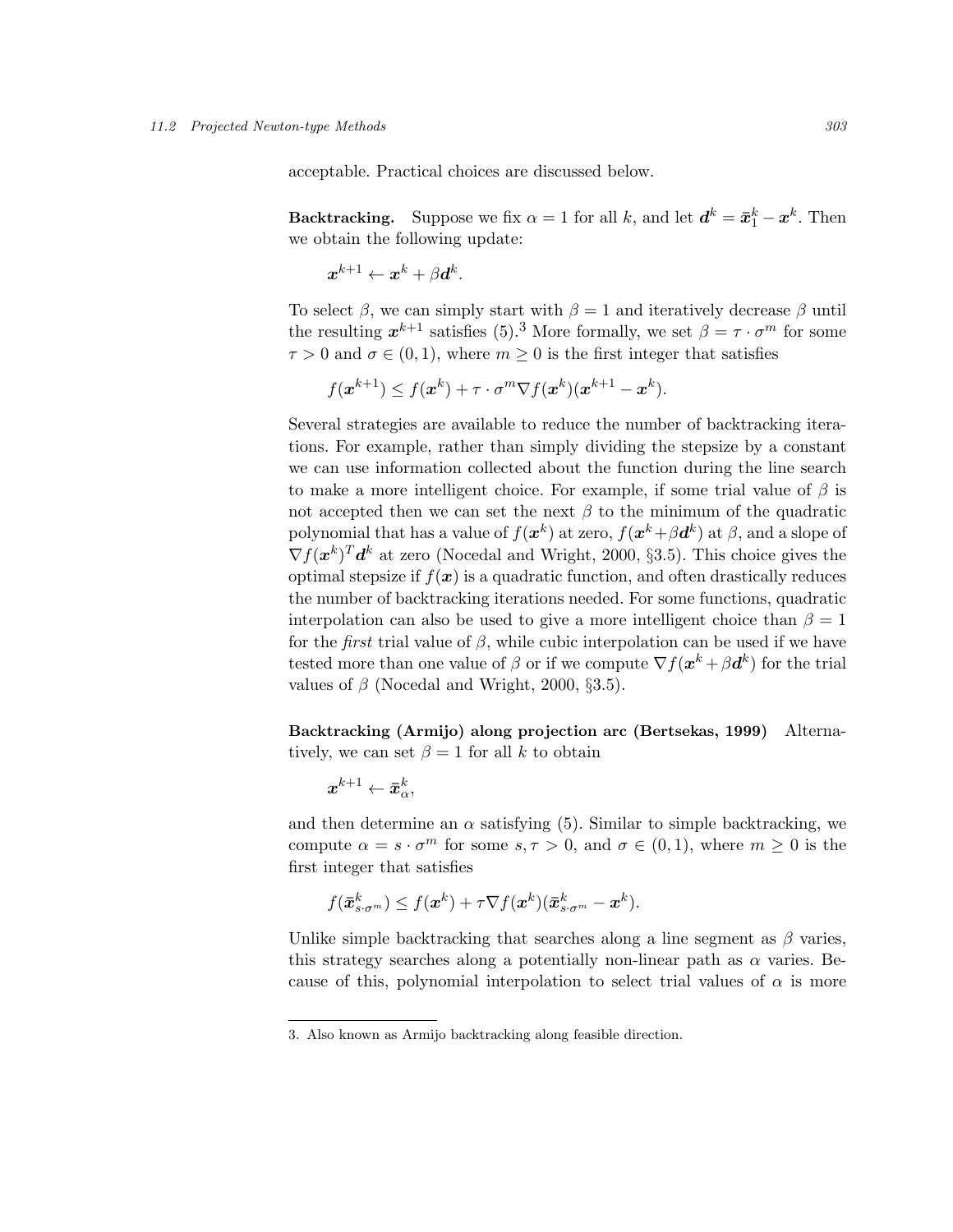tenuous than for simple backtracking, but on many problems polynomial interpolation still significantly decreases the number of trial values evaluated.

This stepsize computation might be more involved when computing projections onto  $\Omega$  is expensive, since it requires solving an optimization problem to compute  $\bar{\mathbf{x}}_{\alpha}^{k}$  for each trial value of  $\alpha$ . However, it can still be appealing because it is more likely to yield iterates that lie on the boundaries of the constraints. This property is especially useful when the boundaries of the constraints represent a solution of interest, e.g., sparse solutions with the constraint set  $\Omega = \mathbb{R}^n_+$ .

In the sequel, we consider a few specific instantiations of the general framework introduced in this section. Specifically, we first consider two-metric projection methods for the specific case of bound-constrained problems (§11.3). Subsequently, we consider inexact projected-Newton methods for optimization over more general simple convex sets (§11.4). Finally, we explore the versatility of the framework by extending it to problems with non-smooth objective functions (§11.5).

# 11.3 Two-metric Projection Methods

As mentioned earlier, computing the projection with respect to a quadratic norm defined by  $H^k$  can be computationally challenging. However, we often encounter problems with simple convex domains, onto which we can efficiently compute Euclidean projections. For optimization over such domains, we might therefore prefer projecting the Newton-step under the Euclidean norm. Indeed, this choice is made by the well-known two-metric projection method, named so, because it uses a different matrices (metrics) for scaling the gradient and for computing the projection.

In two-metric projection algorithms, we can benefit from low iteration complexity if we use L-BFGS approximations. However, some problems still persist: the "obvious" procedure with an unmodified Newton-step may not improve on the objective function, even for an arbitrarily small positive stepsize. Nevertheless, there are many cases where one can derive a twometric projection method that can dodge this drawback without giving up the attractive properties of its unconstrained counterpart. A particular example is Bertsekas' projected-Newton method (Bertsekas, 1982), and we discuss it below for the case where  $\Omega$  consists of bound constraints.

The projected-Newton method may be viewed in light of Algorithm 11.1. Specifically, it takes the Hessian  $\nabla^2 f(x^k)$  and modifies its *inverse* so that the gradient scaling matrix  $S<sup>k</sup>$  has a special structure. It subsequently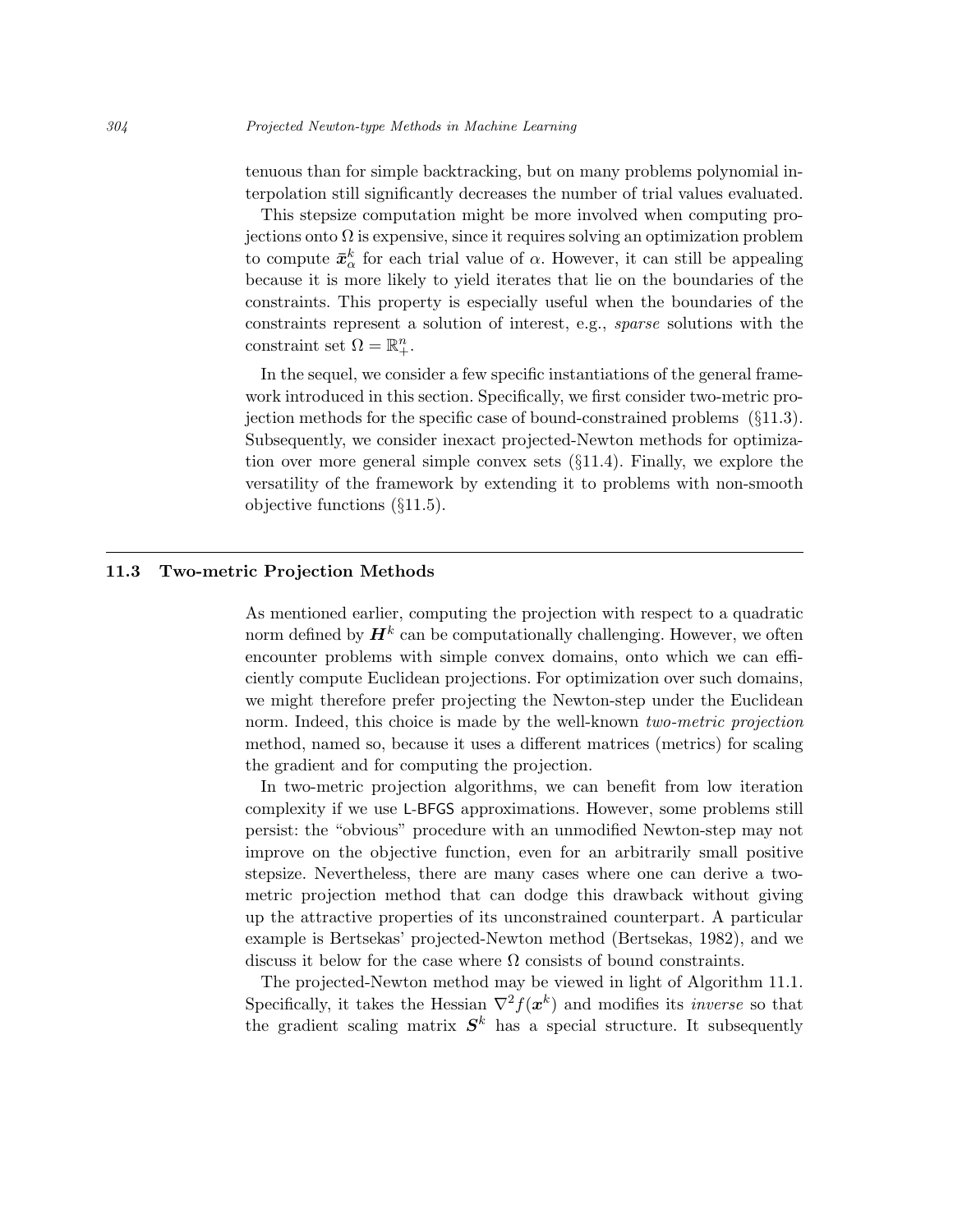invokes orthogonal projection in Step II, and then in Step III, it computes its stepsize using backtracking along the projection arc. The key variation from Algorithm 11.1 lies in how to modify the inverse Hessian to obtain a valid gradient scaling; the details follow below.

#### 11.3.1 Bound constrained smooth convex problems

Consider the following special case of (1)

$$
\min_{\boldsymbol{x}\in\mathbb{R}^n} \quad f(\boldsymbol{x}), \quad \text{subject to} \quad \boldsymbol{l}\leq \boldsymbol{x}\leq \boldsymbol{u}, \tag{10}
$$

where  $\boldsymbol{l}$  and  $\boldsymbol{u}$  are fixed vectors, and inequalities are taken componentwise (which can be set to  $\infty$  or  $-\infty$  if the variables are unbounded). The function  $f$  is assumed to be convex and twice continuously differentiable. Such bound-constrained problems arise when we have natural restrictions (e.g., nonnegativity) on the variables, or as Lagrangian duals of problems with convex inequality constraints. For bound-constrained problems the projection under the Euclidean norm is the standard orthogonal projection obtained by taking componentwise medians among  $l_i, u_i$  and  $x_i$ ,

$$
[\mathcal{P}(\boldsymbol{x})]_i \triangleq \text{mid}\{l_i, x_i, u_i\}.
$$

At each iteration, we partition the variables into two groups: free and restricted. Restricted variables are defined as a particular subset of the variables close to their bounds, based on the sign of the corresponding components in the gradient. Formally, the set of restricted variables is:

$$
\mathfrak{I}^k \triangleq \left\{ i \, \big| \, x_i^k \leq l_i + \varepsilon \wedge \partial_i f(\boldsymbol{x}^k) > 0, \quad \text{or} \quad x_i^k \geq u_i - \varepsilon \wedge \partial_i f(\boldsymbol{x}^k) < 0 \right\},
$$

for some small positive  $\varepsilon$ . The set  $\mathfrak{I}^k$  collects variables that are near their bounds, and for which the objective  $f(x)$  can be decreased by moving the variables towards (or past) their bounds. The set of free variables, denoted  $\mathfrak{F}^k$ , is simply defined as the complement of  $\mathfrak{I}^k$  in the set  $\{1, 2, \ldots, n\}$ .

Without loss of generality, let us assume that  $\mathfrak{F}^k = \{1, 2, \dots, N\}$  and  $\mathfrak{I}^k = \{N+1, \cdots, n\}$ . Now define a diagonal matrix  $\mathbf{D}^k \in \mathbb{R}^{n-N \times n-N}$  that scales the restricted variables, a typical choice being the identity matrix. We denote the scaling with respect to the free variables as  $\bar{S}^k \in \mathbb{R}^{N \times N}$ , which, for the projected-Newton method, is given by the principal sub-matrix of the inverse of the Hessian  $\nabla^2 f(\boldsymbol{x}^k)$ , as induced by the free variables. In symbols,

$$
\bar{S}^k \leftarrow [\nabla^2 f(\boldsymbol{x}^k)]_{\mathfrak{F}^k}^{-1}.\tag{11}
$$

With these definitions, we are now ready to present the main step of the two-metric projection algorithm. This step can be written as the Euclidean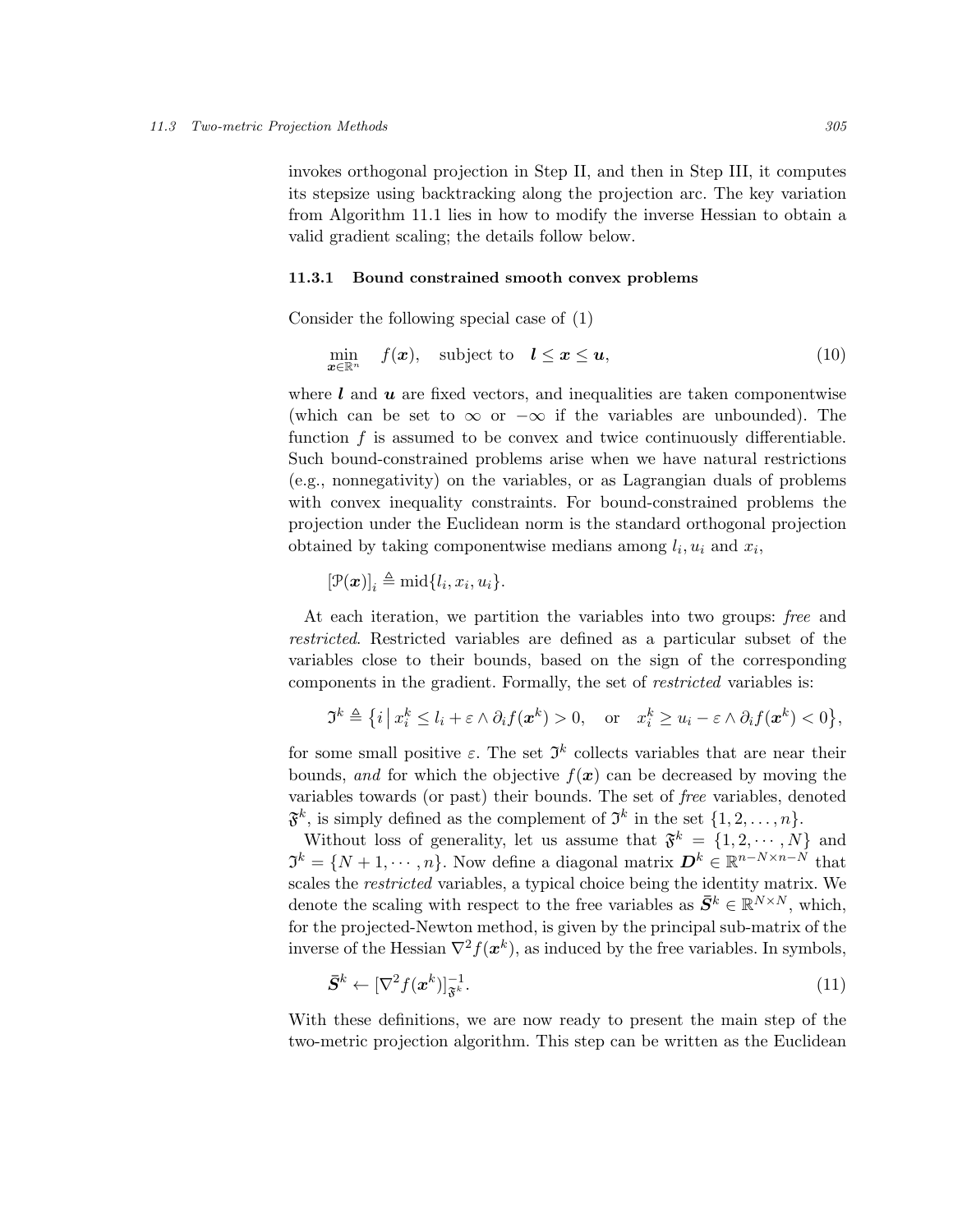projection of a Newton-step that uses a gradient scaling  $S<sup>k</sup>$  of the form

$$
\mathbf{S}^k \triangleq \begin{bmatrix} \bar{\mathbf{S}}^k & \mathbf{0} \\ \mathbf{0} & \mathbf{D}^k \end{bmatrix} . \tag{12}
$$

The associated stepsize  $\alpha$  can be selected by backtracking along the projection arc until the Armijo condition is satisfied. Note that this choice of the stepsize computation does not increase the computational complexity of the method, since computing the orthogonal projection after each backtracking step is trivial. Combining this gradient scaling with orthogonal projection, we obtain the projected-Newton update:

$$
\mathbf{x}^{k+1} \leftarrow \bar{\mathbf{x}}_{\alpha}^{k} = \underset{\substack{l \leq x \leq u \\ l \leq x \leq u}}{\operatorname{argmin}} \frac{1}{2} ||\mathbf{x} - (\mathbf{x}^{k} - \alpha \mathbf{S}^{k} \nabla f(\mathbf{x}^{k}))||_{[\mathbf{S}^{k}]^{-1}}^{2}
$$
\n
$$
\approx \underset{\substack{l \leq x \leq u \\ \mathbf{x}^{k} - \alpha^{k} \mathbf{S}^{k}}}{\operatorname{argmin}} \frac{1}{2} ||\mathbf{x} - (\mathbf{x}^{k} - \alpha \mathbf{S}^{k} \nabla f(\mathbf{x}^{k}))||_{\mathbf{I}}^{2}
$$
\n
$$
= \mathcal{P}[\mathbf{x}^{k} - \alpha^{k} \mathbf{S}^{k} \nabla f(\mathbf{x}^{k})], \tag{13}
$$

where  $\alpha^k$  is computed by backtracking along the projection arc.

This algorithm has been shown to be globally convergent (Bertsekas, 1982; Gafni and Bertsekas, 1984), and under certain conditions achieves local superlinear convergence.

**Theorem 11.1** (Convergence). Assume that  $\nabla f$  is Lipschitz continuous on  $\Omega$ , and  $\nabla^2 f$  has bounded eigenvalues. Then every limit point of  $\{\boldsymbol{x}^k\}$ generated by iteration (13) is a stationary point of (10).

Theorem 11.2 (Convergence rate). Let f be strictly convex and twice continuously differentiable. Let  $x^*$  be the non-degenerate optimum of Problem (13) and assume that for some  $\delta > 0$ ,  $\nabla^2 f(x)$  has bounded eigenvalues for all x that satisfy  $\|\boldsymbol{x}-\boldsymbol{x}^*\| < \delta$ . Then the sequence  $\{\boldsymbol{x}^k\}$  generated by *iteration* (13) converges to  $x^*$ , and the rate of convergence in  $\{\Vert x^k - x^* \Vert\}$ is superlinear.

We remark that though the convergence rate of the two-metric projection method has been shown for  $S<sup>k</sup>$  derived from the Hessian, the convergence itself merely requires a positive-definite gradient scaling  $S<sup>k</sup>$  with bounded eigenvalues for all  $k$  (Bertsekas, 1982). Thus, the quasi-Newton approximations introduced in  $\S11.2$  are viable choices to derive convergent methods,<sup>4</sup> we present such variations of the two-metric method in the following exam-

<sup>4.</sup> In a simpler but still globally-convergent variation of the two-metric projection method, we could simply set  $S<sup>k</sup>$  to be a diagonal matrix with positive diagonal elements.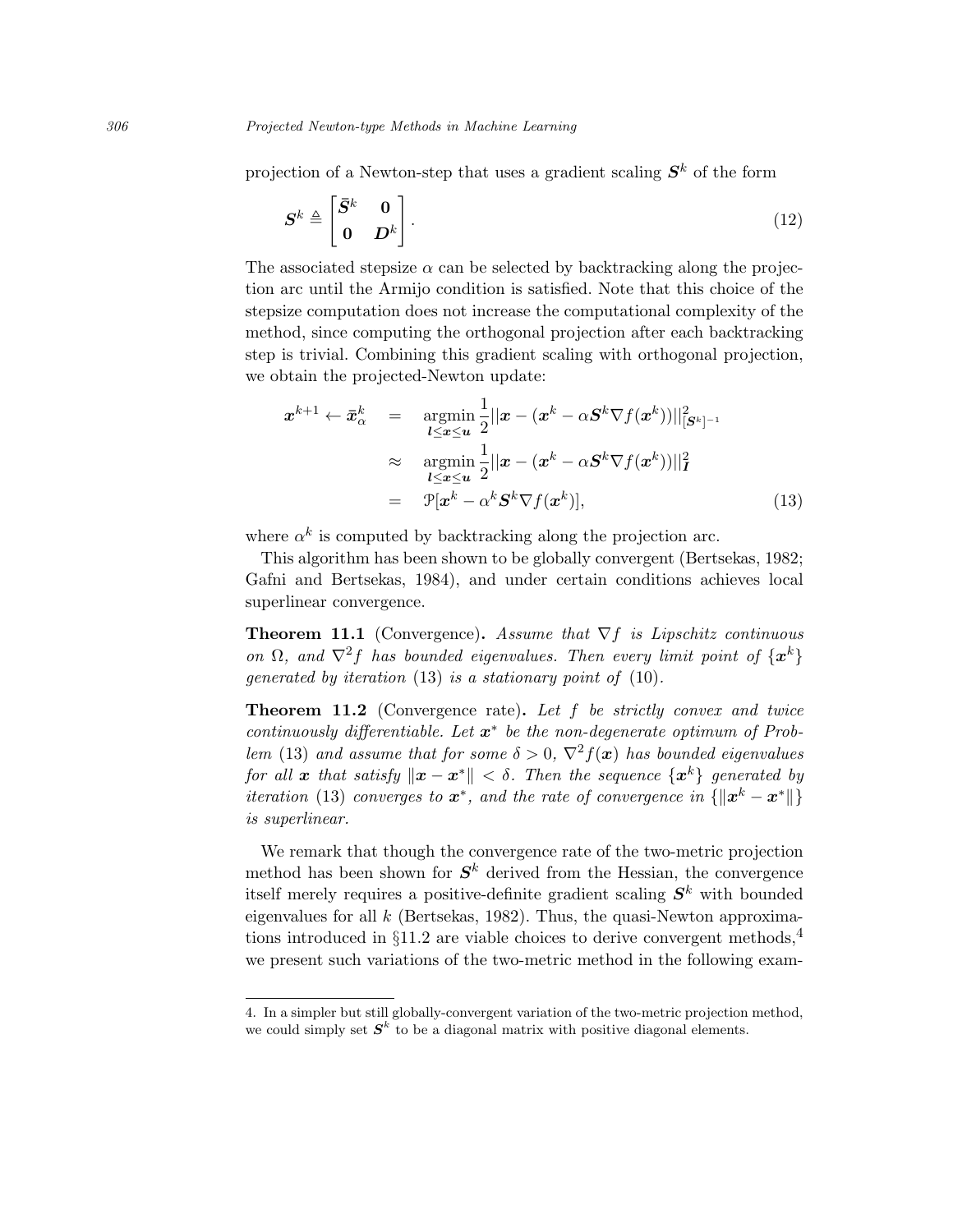ple.

Example 11.3 (Nonnegative least-squares). A problem of considerable importance in the applied sciences is the nonnegative least-squares (NNLS):

$$
\min_{\boldsymbol{x}} \quad \frac{1}{2} \|\boldsymbol{A}\boldsymbol{x} - \boldsymbol{b}\|_2^2, \quad subject \ to \ \boldsymbol{x} \ge 0,
$$
\n
$$
(14)
$$

where  $A \in \mathbb{R}^{m \times n}$ . This problem is essentially an instance of (10).

Given Algorithm 11.1, one can simply implement the update (13) and then use BFGS or L-BFGS to obtain  $S<sup>k</sup>$ . However, we can further exploit the simple constraint  $x \geq 0$  and improve the computational (empirical) efficiency of the algorithm. To see how, consider the restricted variables in the update (13). When variable  $i \in \mathfrak{I}^k$  and  $\varepsilon$  becomes sufficiently small, we obtain

$$
\mathcal{P}[\boldsymbol{x}^k - \alpha^k \boldsymbol{S}^k \nabla f(\boldsymbol{x}^k)]_i = \mathcal{P}[x_i^k - \alpha^k [\boldsymbol{D}^k]_{ii} \cdot \partial_i f(\boldsymbol{x}^k)] = 0.
$$

In other words, if  $i \in \mathfrak{I}^k$ , then  $x_i^{k+1} = 0$ , whereby we can safely ignore these variables throughout the update. In an implementation, this means that we can confine computations to free variables, which can save a large number of floating point operations especially when  $|\mathfrak{F}^k| \ll |\mathfrak{I}^k|$ .

Example 11.4 (Linear SVM). Consider the standard binary classification task with inputs  $(x_i, y_i)_{i=1}^m$ , where  $x_i \in \mathbb{R}^n$  and  $y_i \in \pm 1$ . Assume for simplicity that we wish to learn a bias-free decision function  $f(\mathbf{x}) = sgn(\mathbf{w}^T\mathbf{x})$ by solving either the SVM primal

| minimize | $-\frac{1}{2}\boldsymbol{w}^T\boldsymbol{w}+C\sum\nolimits_{i=1}^m \xi_i\,.$                      |  |  | (15) |
|----------|---------------------------------------------------------------------------------------------------|--|--|------|
|          | subject to $y_i(\mathbf{w}^T \mathbf{x}_i) \geq 1 - \xi_i$ , $\xi_i \geq 0$ , $1 \leq i \leq m$ , |  |  |      |

or its (more familiar) dual

$$
\begin{array}{ll}\n\text{minimize} & \frac{1}{2} \alpha^T \mathbf{Y} \mathbf{X}^T \mathbf{X} \mathbf{Y} \alpha - \alpha^T \mathbf{1} \\
\text{subject to} & 0 \le \alpha_i \le C,\n\end{array} \tag{16}
$$

where  $\boldsymbol{Y} = \text{Diag}(y_1, \ldots, y_m)$  and  $\boldsymbol{X} = [\boldsymbol{x}_1, \ldots, \boldsymbol{x}_m] \in \mathbb{R}^{n \times m}$ . The dual (16) is a special case of (10), and can be solved by adapting the two-metric projection method in a manner similar to that for NNLS.

Example 11.5 (Sparse Gaussian Graphical Models). The dual to a standard formulation for learning sparse Gaussian graphical models takes the form (Banerjee et al., 2006):

$$
\min_{\tilde{\Sigma}+\mathbf{X}\succ0} \quad -\log \det(\tilde{\Sigma}+\mathbf{X}), \quad subject \quad to \quad |\mathbf{X}_{ij}|\leq \lambda_{ij}, \quad \forall_{ij}.\tag{17}
$$

There has been substantial recent interest in solving this problem (Banerjee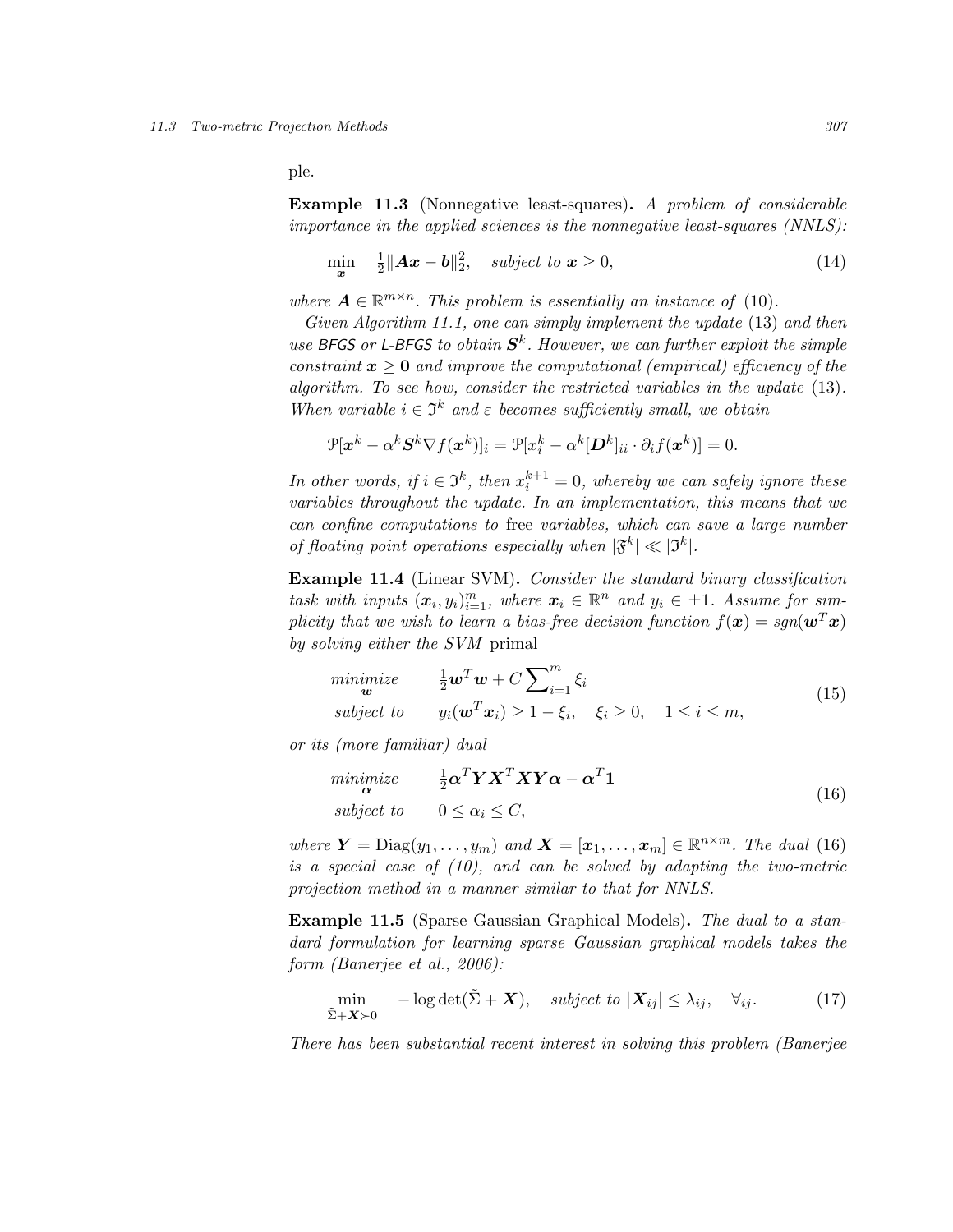et al., 2006). Here  $\Sigma$  represents the empirical covariance of a data set, and the bound constraints on the elements of the matrix encourage the associated graphical model to be sparse for sufficiently large values of the  $\lambda_{ij}$  variables. Notice that the constraint  $|\mathbf{X}_{ij}| \leq \lambda_{ij}$  is equivalent to the box-constraints:  $-\lambda_{ij} \leq X_{ij} \leq \lambda_{ij}$ . Thus, provided  $\Sigma + X$  is positive-definite for the initial  $\boldsymbol{X},$  we can apply a simplified two-metric projection algorithm to this problem where we use projection to address the bound constraints and backtracking to modify the iterates when they leave the positive-definite cone.

# 11.4 Inexact Projection Methods

The previous section focused on examples with bound constraints. For optimizing over more general but still simple convex sets, an attractive choice is inexact projected-Newton methods. These methods represent a natural generalization of methods for unconstrained optimization that are alternately referred to as Hessian-free, truncated, or inexact Newton methods. In inexact projected-Newton methods, rather than finding the exact minimizer in Step IIa of Algorithm 11.1, we find an approximate minimizer using an iterative solver. That is, we use a single-metric projection, but solve the projection inexactly. Note that the iterative solver can be a first-order optimization strategy, and thus can take advantage of an efficient Euclidean projection operator. Under only mild conditions on the iterative solver, this approximate projection algorithm still leads to an improvement in the objective function. There are many ways to implement an inexact projected-Newton strategy but in this section we focus on the one described in Schmidt et al. (2009). In this method, we use the L-BFGS Hessian approximation, which we combine with simple Armijo backtracking and a variant of the projected gradient algorithm for iteratively solving subproblems. In the next section we review an effective iterative solver, and in the sequel we discuss using it within an inexact projected-Newton method.

## 11.4.1 Spectral Projected Gradient

The traditional motivation for examining projected Newton methods is that the basic gradient projection method may take a very large number of iterations to reach an acceptably accurate solution. However, there has been substantial recent interest on variants of gradient projection that exhibit much better empirical convergence properties. For example, Birgin et al. (2000) presented several spectral projected gradient (SPG) methods. In SPG methods, either  $\alpha$  or  $\beta$  is set to one, and the other step size is set to one of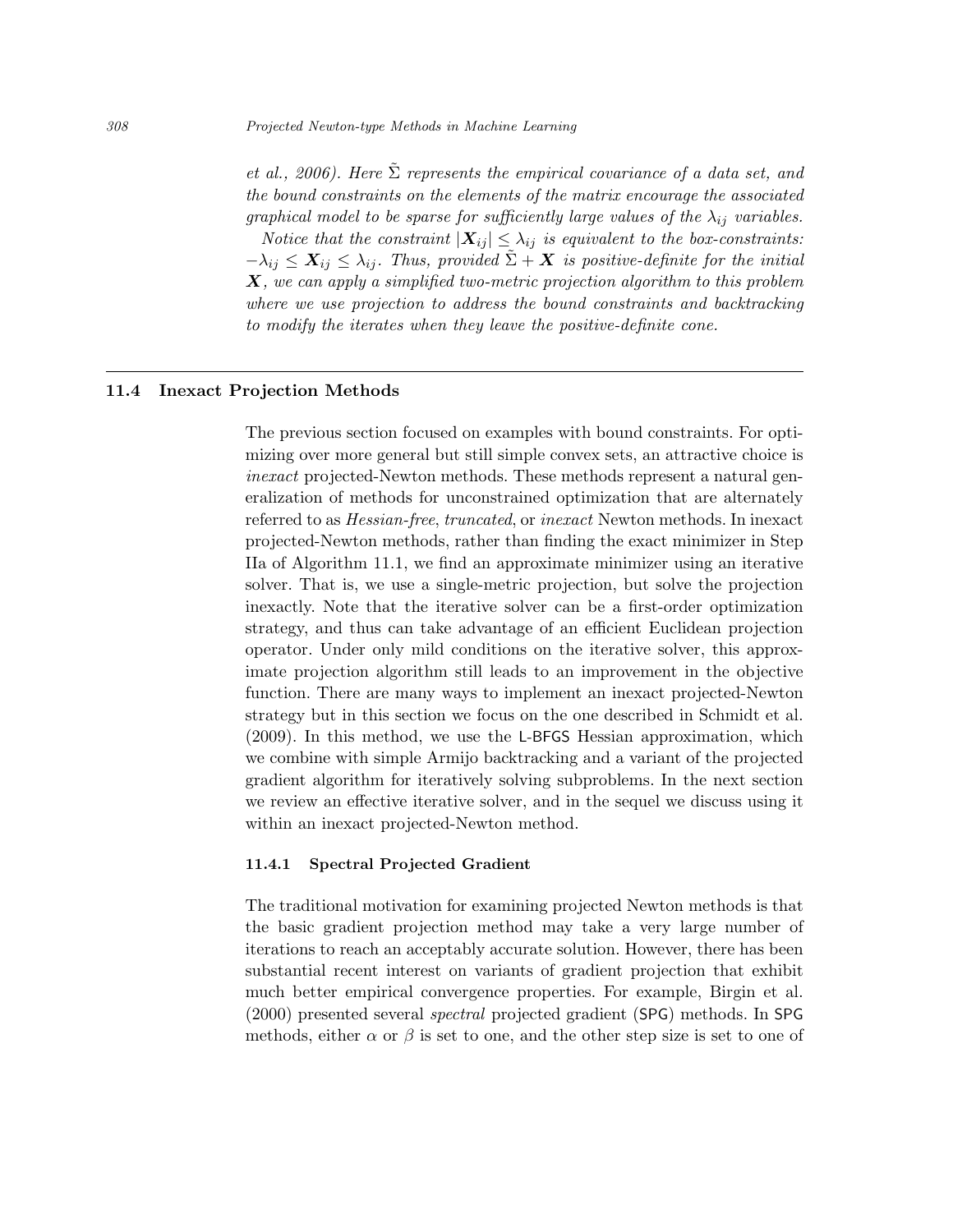#### 11.4 Inexact Projection Methods 309

the step sizes proposed by (Barzilai and Borwein, 1988). For example, we might set  $\beta = 1$  and  $\alpha$  to

$$
\alpha^{bb} \triangleq \frac{\mathbf{g}^T \mathbf{s}}{\mathbf{g}^T \mathbf{g}}, \quad \text{where} \quad \mathbf{g} = \nabla f(\mathbf{x}^{k+1}) - \nabla f(\mathbf{x}^k), \text{ and } \mathbf{s} = \mathbf{x}^{k+1} - \mathbf{x}^k. \tag{18}
$$

Subsequently, backtracking along one of the two step sizes is used to satisfy the non-monotonic Armijo condition (Grippo et al., 1986)

$$
f(\mathbf{x}^{k+1}) \leq \max_{i=k-m:k} \{f(\mathbf{x}^i)\} + \tau \nabla f(\mathbf{x}^k)(\mathbf{x}^{k+1} - \mathbf{x}^k), \qquad \tau \in (0,1),
$$

which, unlike the ordinary Armijo condition (5), allows some temporary increase in the objective. This non-monotonic Armijo condition typically accepts the initial step length even if it increases the objective function, while still ensuring global convergence of the method.<sup>5</sup> Experimentally, these two simple modifications lead to large improvements in the convergence speed of the method. Indeed, due to its strong empirical performance, SPG has recently also been explored in several other applications (Dai and Fletcher, 2005; Figueiredo et al., 2007; van den Berg and Friedlander, 2008).

An alternative to SPG for accelerating the basic projected gradient method is the method of Nesterov (2004, §2.2.4). In this strategy, an extra extrapolation step is added to the iteration, thereby allowing the method to achieve the optimal worst-case convergence rate among a certain class of algorithms. Besides SPG and this optimal gradient algorithm, there can be numerous alternative iterative solvers. But we restrict our discussion to an SPG-based method and consider for it some implementation and theoretical details.

# 11.4.2 SPG-based Inexact Projected-Newton

Recall Step IIa in the general framework of Algorithm  $11.1$ <sup>6</sup>

$$
\bar{x}_1^k = \operatorname*{argmin}_{\bm{x} \in \Omega} \mathcal{Q}^k(\bm{x}, 1),\tag{19}
$$

where the quadratic model is

$$
\mathcal{Q}^k(\boldsymbol{x},1) = f(\boldsymbol{x}^k) + (\boldsymbol{x} - \boldsymbol{x}^k)^T \nabla f(\boldsymbol{x}^k) + \frac{1}{2} (\boldsymbol{x} - \boldsymbol{x}^k)^T \boldsymbol{H}^k(\boldsymbol{x} - \boldsymbol{x}^k).
$$

<sup>5.</sup> A typical value for the number  $m$  of previous function values to consider is 10.

<sup>6.</sup> We assume that  $\alpha = 1$  and backtrack along  $\beta$  so that the iterative solver is invoked only once for each iteration; however, the inexact Newton method does not rule out the possibility of fixing  $\beta$  (and invoking the iterative solver for each backtracking step).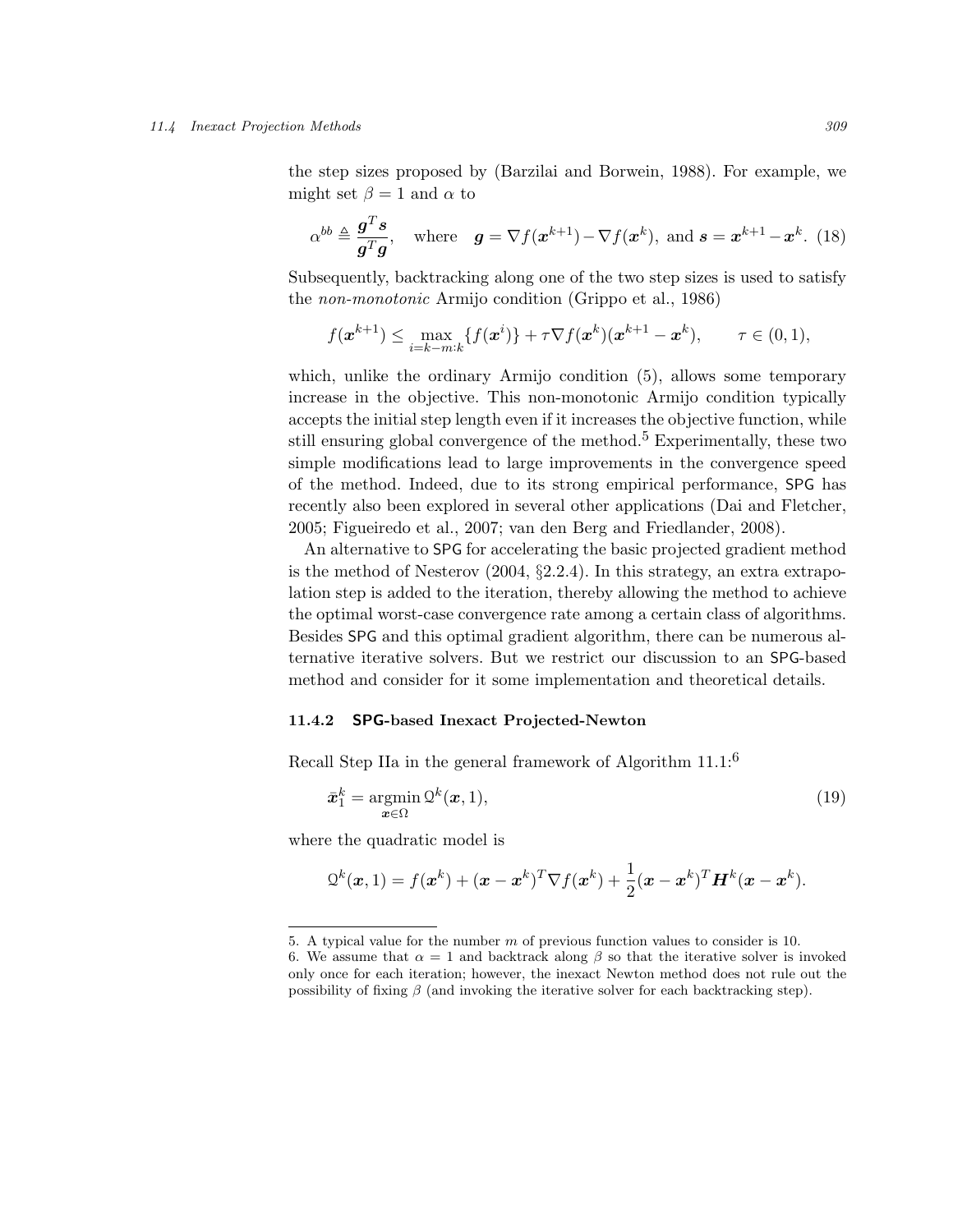For the remainder of this section, we denote  $\mathcal{Q}^k(\boldsymbol{x}, 1)$  by  $\mathcal{Q}^k$  when there is no confusion. In inexact projected-Newton methods solve the subproblem (19) only approximately; we denote this approximate solution by  $z^k$  below.

At each iteration of an SPG-based inexact projected-Newton method, we first compute the gradient  $\nabla f(\boldsymbol{x}^k)$  and (implicitly) compute the quadratic term  $\mathbf{H}^k$  in  $\mathcal{Q}^k$ . Subsequently, we try to minimize this  $\mathcal{Q}^k$  over the feasible set using iterations of an SPG algorithm. Even if f or  $\nabla f$  are difficult to compute, this SPG subroutine can be efficient if  $\mathcal{Q}^k$  and  $\nabla \mathcal{Q}^k$  can be evaluated rapidly. Given  $f(\boldsymbol{x}^k)$  and  $\nabla f(\boldsymbol{x}^k)$ , the dominant cost in evaluating  $\mathcal{Q}^k$  and  $\nabla \mathcal{Q}^k$  is pre-multiplication by  $H^k$ . By taking the compact representation of Byrd et al. (1994)

$$
\boldsymbol{H}^{k} = \sigma^{k} \mathbf{I} - \boldsymbol{N} \boldsymbol{M}^{-1} \boldsymbol{N}^{T}, \quad \text{where} \quad \boldsymbol{N} \in \mathbb{R}^{n \times 2m}, \ \boldsymbol{M} \in \mathbb{R}^{2m \times 2m}, \tag{20}
$$

we can compute  $\mathcal{Q}^k$  and  $\nabla \mathcal{Q}^k$  in  $\mathcal{O}(mn)$  under the L-BFGS Hessian approximation.

In addition to  $\mathcal{Q}^k$  and  $\nabla \mathcal{Q}^k$ , the SPG-subroutine also requires computing the Euclidean projection  $\mathcal{P}_{\Omega}$  onto the feasible set  $\Omega$ . However, note that the SPG subroutine does not evaluate f or  $\nabla f$ . Hence, the SPG-based inexact projected Newton method is most effective on problems where computing the projection is much less expensive than evaluating the objective function.<sup>7</sup>

Although in principle we could use SPG to exactly solve problem (19), in practice this is expensive and ultimately unnecessary. Thus, we terminate the SPG-subroutine before the exact solution is found. One might be concerned about terminating the SPG subroutine early, especially because an approximate solution to (3) will in general not be a descent direction. Fortunately, we can guarantee that the SPG subroutine yields a descent direction even under early termination if we initialize it with  $x^k$  and we perform at least one SPG iteration. To see this, note that positive-definiteness of  $\mathbf{H}^{k}$ implies that a sufficient condition for  $z^k - x^k$  to be a descent direction for some vector  $z^k$ , is that  $\mathcal{Q}^k(z^k, \alpha^k) < f(x^k)$ , since this implies the inequality

$$
(\boldsymbol{z}^k - \boldsymbol{x}^k)^T \nabla f(\boldsymbol{x}^k) < 0.
$$

By substituting  $Q^k(\boldsymbol{x}^k, \alpha^k) = f(\boldsymbol{x}^k)$ , we see that

$$
\mathcal{Q}^k(\mathbf{z}^k, \alpha^k) < \mathcal{Q}^k(\mathbf{x}^k, \alpha^k) = f(\mathbf{x}^k),
$$

where  $z^k$  is the first point satisfying the Armijo condition when we initialize

<sup>7.</sup> This is different than many classical optimization problems like quadratic programming, where evaluating the objective function may be relatively inexpensive but computing the projection may be as difficult as solving the original problem.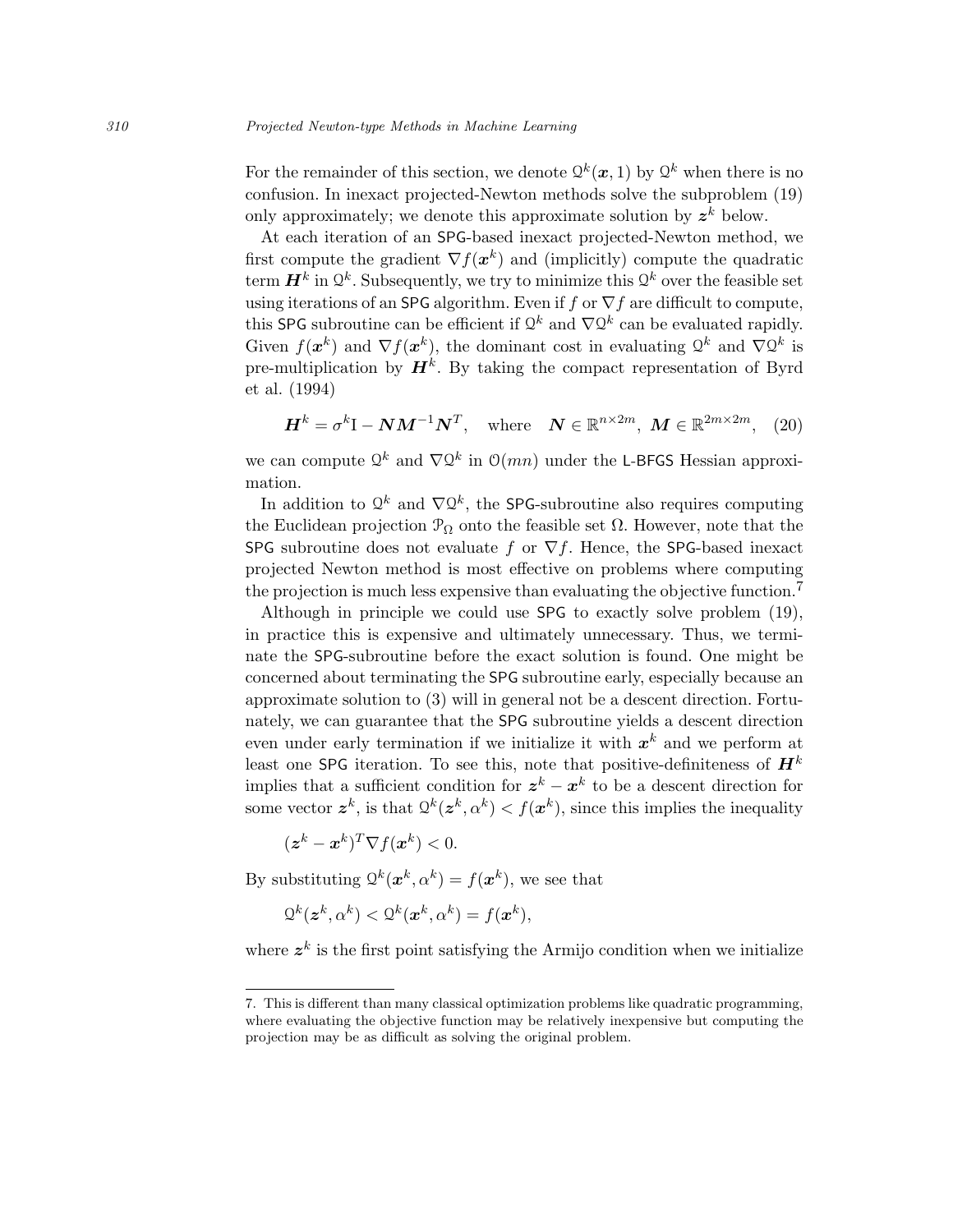SPG with  $x^k$ .<sup>8</sup> In other words, if we initialize the SPG subroutine with  $x^k$ , then the SPG iterate gives a descent direction after the first iteration, and every subsequent iteration. Thus, it can be safely terminated early. In an implementation we can parametrize the maximum number of the SPG iterations by c, which results in an  $\mathcal{O}(mnc)$  iteration cost for the inexact Newton method, assuming that projection requires  $\mathcal{O}(n)$  time.

Example 11.6 (Blockwise-Sparse Gaussian Graphical Models). Consider a generalization of Example 11.5 where instead of constraining the absolute values of matrix elements, we constrain the norms of a disjoint set of groups (indexed by g) of elements:

$$
\min_{\tilde{\Sigma}+\mathbf{X}\succ0} \quad \frac{1}{2}\log\det(\tilde{\Sigma}+\mathbf{X}), \quad subject \quad to \quad \|\mathbf{X}_g\|_2 \leq \lambda_g, \forall g. \tag{21}
$$

This generalization is similar to those examined in (Duchi et al., 2008; Schmidt et al., 2009), and it encourages the Gaussian graphical model to be sparse across groups of variables (i.e. all edges in a group g will either be included or excluded from the graph). Thus, formulation  $(21)$  encourages the precision-matrix to have a 'blockwise' sparsity pattern. Unfortunately, this generalization can no longer be written as a problem with bound constraints, nor can we characterize the feasible set with a finite number of linear constraints (though it is possible to write the feasible set using quadratic constraints). Nevertheless, it is easy to compute the projection onto the norm constraints; to project a matrix  $\boldsymbol{X}$  onto the feasible set with respect to the norm constraints we simply set  $\mathbf{X}_q = \lambda_q / ||\mathbf{X}_q||_2$  for each group g. Considering the potentially high cost of evaluating the log-determinant function (and its derivative), this simple projection suggests inexact projected-Newton methods are well-suited for solving (21).

# 11.5 Toward Nonsmooth Objectives

In this section we reconsider Problem (1), but unlike previous sections, we now allow  $r(x) \neq 0$ . The resulting *composite optimization* problem occurs frequently in machine learning and statistics, especially with  $r(x)$  being a sparsity promoting regularizer—see e.g., Chapter 2.

How should we deal with the non-differentiability of  $r(x)$  in the context of Newton-like methods? While there are many possible answers to this

<sup>8.</sup> We will be able to satisfy the Armijo condition provided that  $x^k$  is not already a minimizer.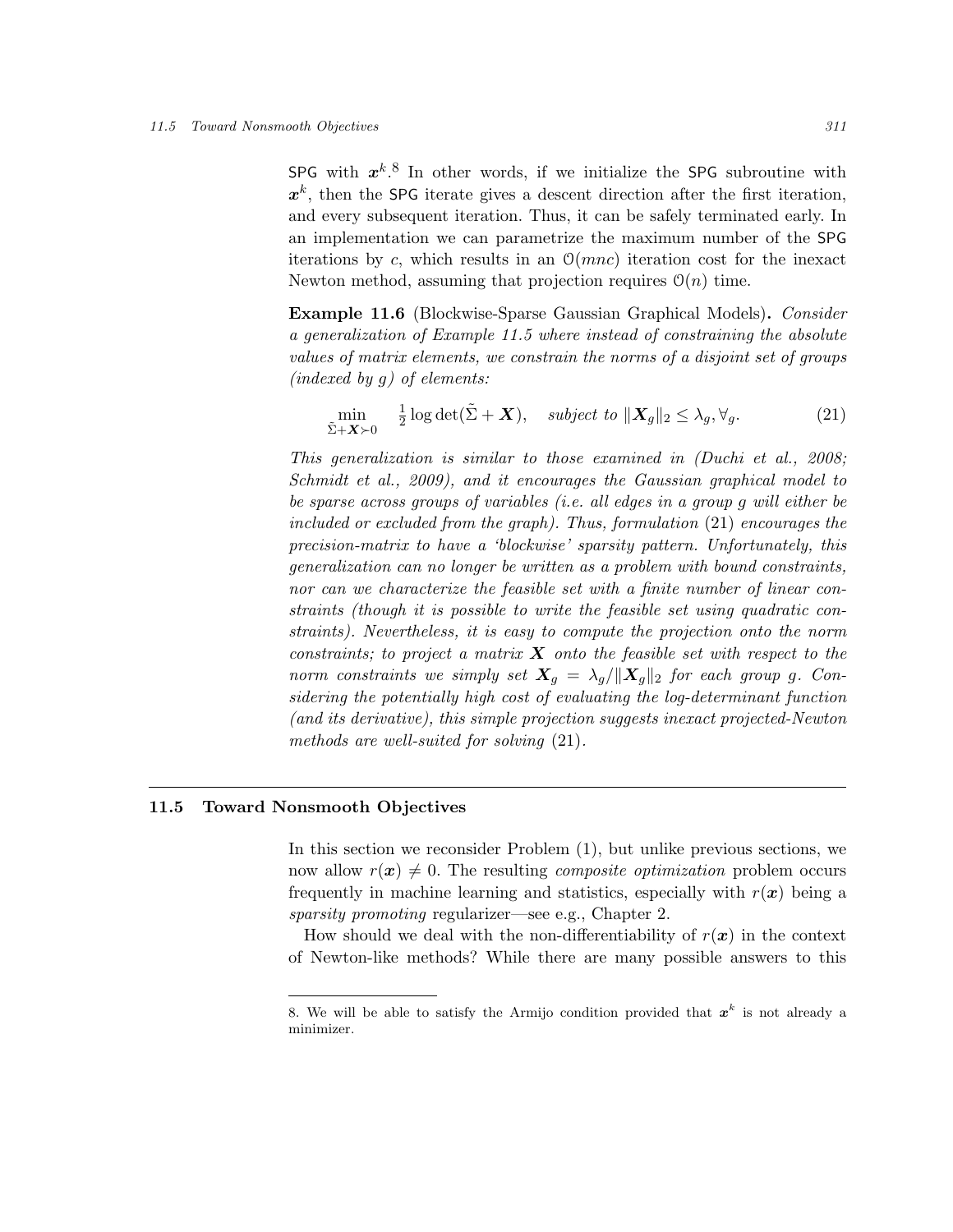question, we outline two simple but effective solutions that align well with the framework laid out so far.

## 11.5.1 Two-Metric Subgradient Projection Methods

We first consider the following special case of (1)

$$
\min_{\boldsymbol{x} \in \mathbb{R}^n} \quad \mathcal{F}(\boldsymbol{x}) = f(\boldsymbol{x}) + \sum_{i} r_i(x_i),\tag{22}
$$

where  $r(\boldsymbol{x})$  has the separable form  $r(\boldsymbol{x}) = \sum_i r_i(x_i)$  and each  $r_i : \mathbb{R} \to \mathbb{R}$ is continuous and convex but not necessarily differentiable. A widely used instance of this problem is when we have  $r_i(x_i) = \lambda_i |x_i|$  for fixed  $\lambda_i > 0$ , corresponding to  $\ell_1$ -regularization. Note that this problem has a similar structure to the bound-constrained optimization problem (10); problem (10) has separable constraints, while problem (22) has a separable nonsmooth term. We can use separability of the nonsmooth term to derive a twometric subgradient projection method for (22), analogous to the two-metric gradient projection method discussed in §11.3. The main idea is to choose an appropriately defined steepest descent direction and then to take a step resembling a two-metric projection iteration in this direction.

To define an appropriate steepest descent direction we note that even though the objective in (22) is not differentiable, its directional derivatives always exist. Thus, analogous to the differentiable case, we can define the steepest descent direction as the direction that minimizes the directional derivative; among all vectors with unit norm, the steepest descent direction locally decreases the objective most quickly. This direction is closely related to the element of the subdifferential of a function  $\mathcal{F}(\boldsymbol{x})$  with minimum norm:

Definition 11.7 (Mininum-norm subgradient). Let

$$
z^k = \underset{z \in \partial \mathcal{F}(x)}{\operatorname{argmin}} \, ||z||_2 \tag{23}
$$

Following an argument outlined in (Bertsekas et al., 2003,  $\S 8.4$ ), the steepest descent direction for a convex function  $\mathcal{F}(x)$  at a point  $x^k$  is in the direction  $-z^k$ , where the subdifferential of (22) is given by

$$
\partial \mathcal{F}(\boldsymbol{x}) = \partial \{f(\boldsymbol{x}^k) + r(\boldsymbol{x}^k)\} = \nabla f(\boldsymbol{x}^k) + \partial r(\boldsymbol{x}^k).
$$

Using the separability of  $r(x)$ , we see that the minimum-norm subgradi-

<sup>9.</sup> Replacing maximization with minimization and concavity with convexity.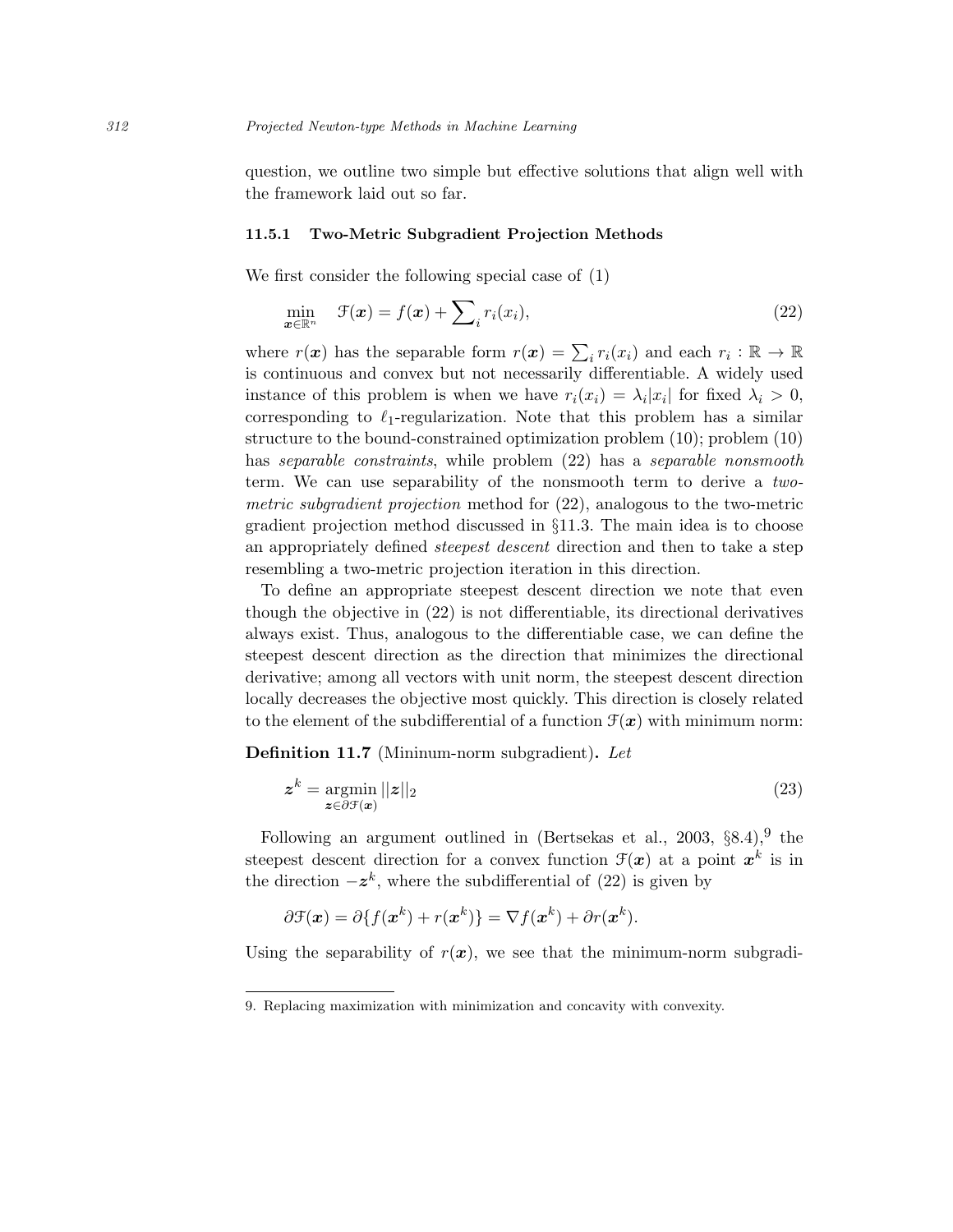#### 11.5 Toward Nonsmooth Objectives 313

ent (23) with respect to a variable  $x_i$  is given by

$$
z_i^k = \begin{cases} 0, & \text{if } -\nabla_i f(\mathbf{x}^k) \in \left\{\partial^- r_i(x_i^k), \ \partial^+ r_i(x_i^k)\right\}, \\ \min\left\{\left|\nabla_i f(\mathbf{x}^k) + \partial^- r_i(x_i^k)\right|, \ \left|\nabla_i f(\mathbf{x}^k) + \partial^+ r_i(x_i^k)\right|\right\}, \ \ \text{otherwise,} \end{cases}
$$

where the directional derivative  $\partial^+ r_i(x_i^k)$  is given by

$$
\partial^+ r_i(x_i^k) = \lim_{\delta \to 0^+} \frac{r_i(x_i^k + \delta) - r_i(x_i^k)}{\delta},
$$

the directional derivative  $\partial^- r_i(x_i^k)$  is defined similarly with  $\delta$  going to zero from below. Thus, it is easy to compute  $z^k$  given  $\nabla f(x^k)$ , as well as the left and right partial derivatives  $(\partial^- r_i(x_i^k)$  and  $\partial^+ r_i(x_i^k))$  for each  $r_i(x_i^k)$ . Observe that when  $r_i(x_i^k)$  is differentiable,  $\partial^- r_i(x_i^k) = \partial^+ r_i(x_i^k)$ , whereby the minimum norm subgradient is simply  $\nabla_i f(\boldsymbol{x}^k) + \nabla_i r(\boldsymbol{x}^k)$ . Further, note that  $z^k = 0$  at a global optimum; otherwise  $-z^k$  yields a descent direction and we can use it in place of the negative gradient within a line search method.

Similar to steepest-descent for smooth functions, a generalized steepestdescent for nonsmooth functions may converge slowly, and thus we seek a Newton-like variant. A natural question is whether we can merely use a scaling matrix  $S<sup>k</sup>$  to scale the steepest-descent direction. Similar to the two-metric projection algorithm, the answer is "no" for essentially the same reason: in general a scaled version of the steepest-descent direction may turn out to be an ascent direction.

However, we can still use a similar solution to the problem. If we make the positive-definite scaling matrix  $S^k$  diagonal with respect to the variables  $x_i$ that are close to locations where  $r_i(x_i)$  is non-differentiable, then we can still ensure that the method generates descent directions. Thus, we obtain a simple Newton-like method for nonsmooth optimization that uses iterates of the form

$$
x^{k+1} \leftarrow x^k - \alpha S^k z^k. \tag{24}
$$

Here, matrix  $S<sup>k</sup>$  has the same structure as (12), but now the variables that receive a diagonal scaling are variables close to non-differentiable values. Formally, the set of *restricted* variables is:

$$
\mathfrak{I}^k \triangleq \left\{ i \, \middle| \, \min_{d_i \in \mathcal{D}_i} |d_i - x_i| \le \varepsilon \right\},\tag{25}
$$

where  $\mathcal{D}_i$  is the (countable) set containing all locations where  $r_i(x_i)$  is nondifferentiable.

In many applications where we seek to solve a problem of the form (22),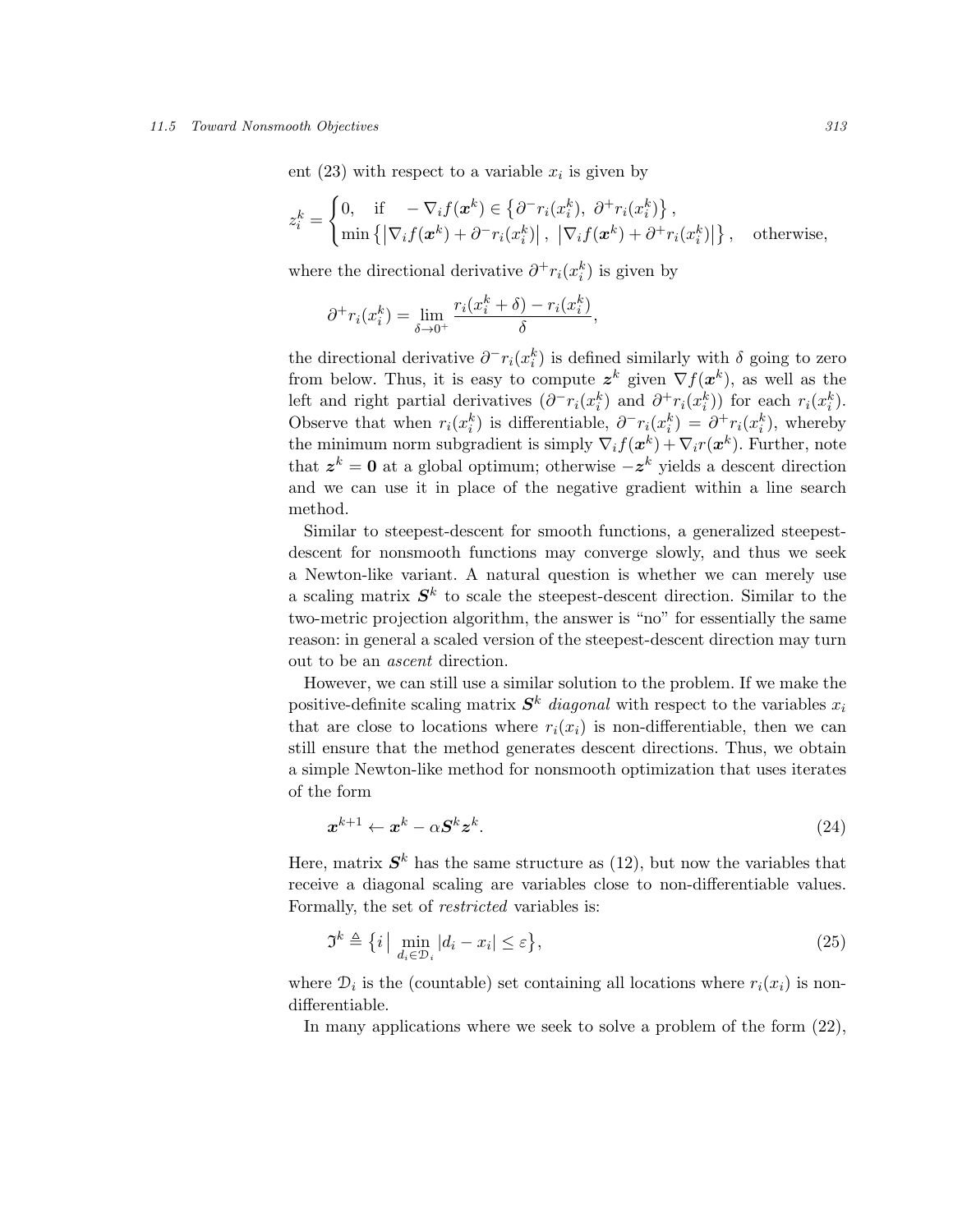we expect the function to be non-differentiable with respect to several of the variables at a solution. Further, it may be desirable that intermediate iterations of the algorithm lie at non-differentiable points. For example, these might represent sparse solutions if a non-differentiability occurs at zero. In these cases, we can add a projection step to the iteration that encourages intermediate iterates to lie at points of non-differentiability. Specifically, if a variable  $x_i$  crosses a point of non-differentiability, we project onto the point of non-differentiability. Since we use a diagonal scaling with respect to the variables that are close to points of non-differentiability, this projection reduces to computing the Euclidean projection onto bound constraints, where the upper and lower bounds are given by the nearest upper and lower points of non-differentiability. Thus, each iteration is effectively a two-metric subgradient projection iteration. To make our description concrete, let us look at a specific example below.

**Example 11.8** ( $\ell_1$ -Regularization). A prototypical composite minimization problem in machine learning is the  $\ell_1$ -regularized task

$$
\min_{\boldsymbol{x} \in \mathbb{R}^n} \quad f(\boldsymbol{x}) + \sum_{i=1}^n \lambda_i |x_i|.
$$
\n(26)

The scalars  $\lambda_i \geq 0$  control the degree of regularization, and for sufficiently large  $\lambda_i$ , the parameter  $x_i$  is encouraged to be exactly zero.

To apply our framework, we need to efficiently compute the minimumnorm subgradient  $z^k$  for (26); this gradient may be computed as

$$
z_i^k \triangleq \begin{cases} \n\nabla_i f(\boldsymbol{x}) + \lambda_i \operatorname{sgn}(x_i), & |x_i| > 0 \\ \n\nabla_i f(\boldsymbol{x}) + \lambda_i, & x_i = 0, \nabla_i f(\boldsymbol{x}) < -\lambda_i \\ \n\nabla_i f(\boldsymbol{x}) - \lambda_i, & x_i = 0, \nabla_i f(\boldsymbol{x}) > \lambda_i \\ \n0, & x_i = 0, -\lambda_i \leq \nabla_i f(\boldsymbol{x}) \leq \lambda_i \n\end{cases} \tag{27}
$$

For this problem, the restrictied variable set (25) corresponds to those variables sufficiently close to zero,  $\{i||x_i|\leq\varepsilon\}$ . Making  $\mathbf{S}^k$  partially diagonal with respect to the restricted variables as before, we define the two-metric projection step for  $\ell_1$ -regularized optimization as

$$
\boldsymbol{x}^{k+1} = \mathcal{P}_0[\boldsymbol{x}^k - \alpha \boldsymbol{S}^k \boldsymbol{z}^k, \boldsymbol{x}^k].
$$
\n(28)

Here, the orthant projection (that sets variables to exactly zero) is defined as

$$
\mathcal{P}_{\mathcal{O}}(\boldsymbol{y}, \boldsymbol{x})_i \triangleq \begin{cases} 0, & \text{if } x_i y_i < 0, \\ y_i, & \text{otherwise.} \end{cases}
$$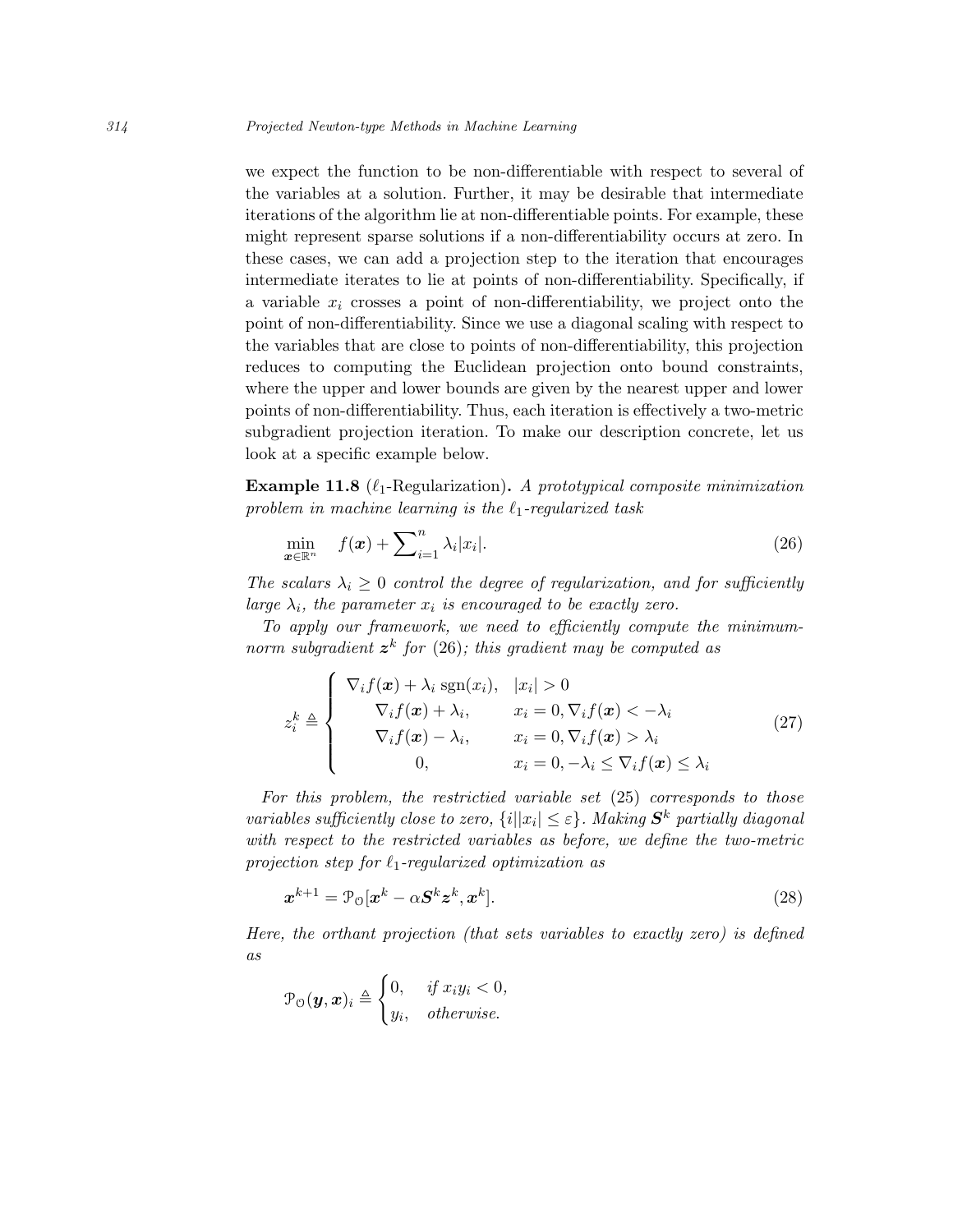#### 11.5 Toward Nonsmooth Objectives 315

Applying this projection is effective at sparsifying the parameter vector since it sets variables that change sign to exactly zero, and it also ensures that the line search does not cross points of non-differentiability. Provided that  $x^k$ is not stationary, the steps in (28) are guaranteed to improve the objective for sufficiently small  $\alpha$ . The step size  $\alpha$  is selected by a backtracking line search along the projection arc to satisfy a variant of the Armijo condition where the gradient is replaced by the minimum-norm subgradient. If at some iteration the algorithm identifies the correct set of non-zero variables and then maintains the orthant of the optimal solution, then the algorithm essentially reduces to an unconstrained Newton-like method applied to the non-zero variables.

In the two-metric projection algorithm for bound-constrained optimization the choice of the diagonal scaling matrix  $\bm{D}^k$  simply controls the rate that very small variables move towards zero, and does not have a significant impact on the performance of the algorithm. However, the choice of  $\bm{D}^k$  in the algorithm for  $\ell_1$ -regularization can have a significant effect on the performance of the method, since if  $\bm{D}^k$  is too large we may need to perform several backtracking steps before the step length is accepted, while too small of a value will require many iterations to set very small variables to exactly zero. One possibility is to compute the Barzilai-Borwein scaling  $\alpha^{bb}$  of the variables given by (18), and set  $\mathbf{D}^k$  to  $\alpha^{bb}$ **I**.

## 11.5.2 Proximal Newton-like methods

The method of the previous section crucially relies on separability of the nonsmooth function  $r(x)$ . For more general nonsmooth  $r(x)$ , an attractive choice is to tackle the non-differentiability of  $r(x)$  via proximity operators (Moreau, 1962; Combettes and Wajs, 2005; Combettes and Pesquet, 2009). These operators are central to forward-backward splitting methods (Combettes and Pesquet,  $2009$ <sup>10</sup>, as well as to methods based on surrogate optimization (Figueiredo and Nowak, 2003; Daubechies et al., 2004), separable approximation (Wright et al., 2009), gradient-mapping (Nesterov, 2007), or in a proximal trust-region framework (Kim et al., 2010).

The idea of a proximity operator is simple. Let  $r : X \subseteq \mathbb{R}^d \to (-\infty, \infty]$ be a lower semicontinuous, proper convex function. For a point  $y \in X$ , the proximity-operator for r applied to  $y$  is defined as

$$
\text{prox}_r(\boldsymbol{y}) = \underset{\boldsymbol{x} \in X}{\text{argmin}} \quad \frac{1}{2} \|\boldsymbol{x} - \boldsymbol{y}\|_2^2 + r(\boldsymbol{x}). \tag{29}
$$

<sup>10.</sup> Including iterative shrinkage-thresholding as a special case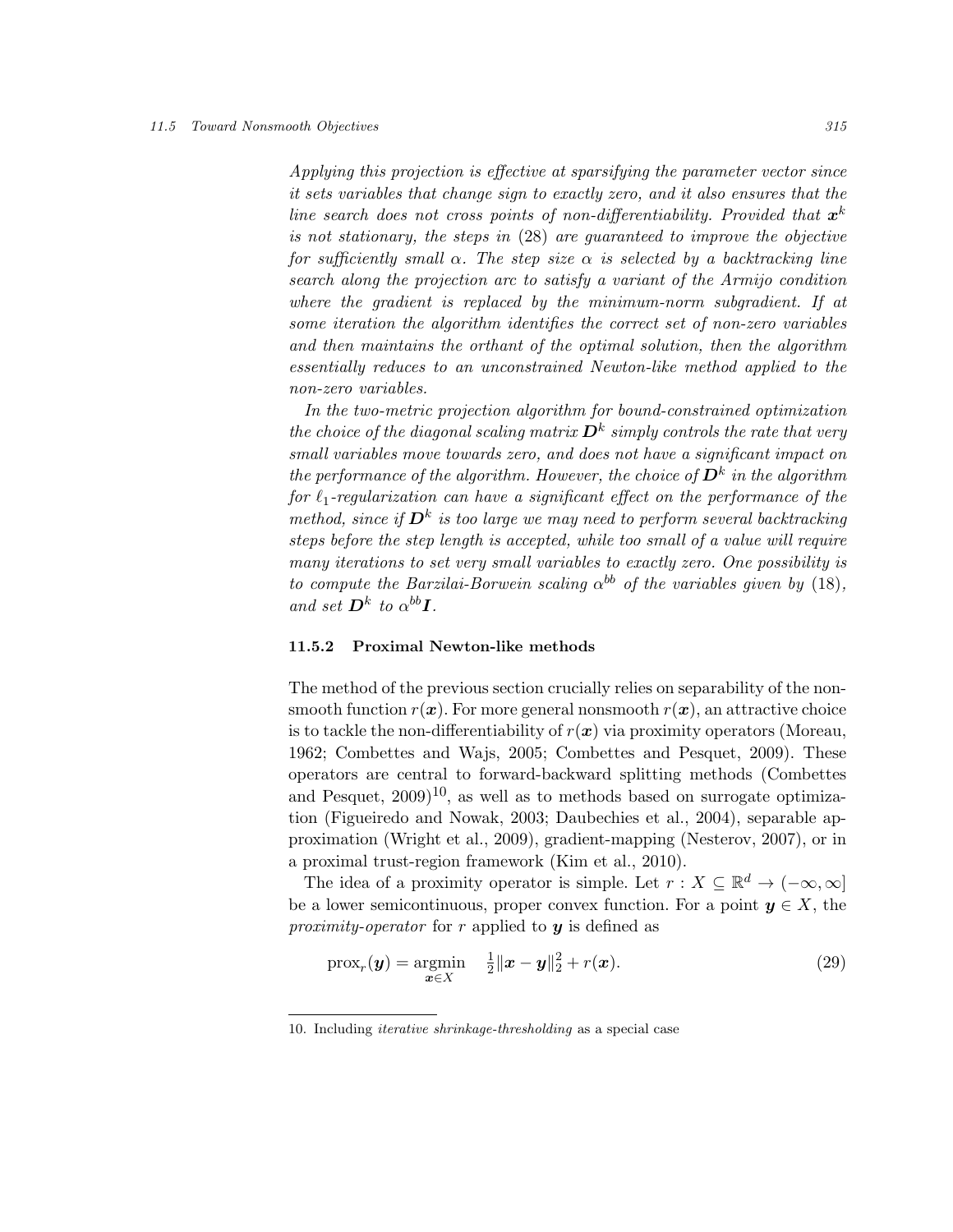This operator generalizes the projection operator, since when  $r(x)$  is the indicator function for a convex set  $C$ , (29) reduces to projection onto C. This observation suggests that we might be able to replace projection operators by proximity operators. Indeed, this replacement is done in forward-backward splitting methods, where one iterates

$$
\boldsymbol{x}^{k+1} = \mathrm{prox}_{\alpha^k r}(\boldsymbol{x}^k - \alpha^k \nabla f(\boldsymbol{x}^k));
$$

the iteration "splits" the update into differentiable (forward) and nondifferentiable (proximal or backward) steps. This method generalizes firstorder projected gradient methods, and under appropriate assumptions it can be shown that the sequence  $\{f(\mathbf{x}^k) + r(\mathbf{x}^k)\}$  converges to  $f(\mathbf{x}^*) + r(\mathbf{x}^*),$ where  $x^*$  is a stationary point.

At this point, the reader may already suspect how we might use proximity operators in our Newton-like methods. The key idea is simple: build a quadratic model, but only for the differentiable part, and tackle the nondifferentiable part via a suitable proximity operator. This simple idea was also previously exploited by (Wright et al., 2009; Kim et al., 2010). Formally, we consider the regularized quadratic model

$$
\mathcal{Q}^k(\boldsymbol{x}, \alpha) \triangleq f(\boldsymbol{x}^k) + (\boldsymbol{x} - \boldsymbol{x}^k)^T \nabla f(\boldsymbol{x}^k) + \frac{1}{2\alpha} (\boldsymbol{x} - \boldsymbol{x}^k)^T \boldsymbol{H}^k(\boldsymbol{x} - \boldsymbol{x}^k) + r(\boldsymbol{x}), \tag{30}
$$

whose minimizer can be recast as the *generalized proximity-operator*:

$$
\text{prox}_{\alpha \cdot r}^{\mathbf{H}^k}(\mathbf{y}^k) = \underset{\mathbf{x} \in \mathbb{R}^n}{\text{argmin}} \quad \frac{1}{2} \|\mathbf{x} - \mathbf{y}^k\|_{\mathbf{H}^k}^2 + \alpha r(\mathbf{x}), \tag{31}
$$

where  $y^k = x^k - \alpha[H^k]^{-1} \nabla f(x^k)$ ; observe that under the transformation  $\boldsymbol{x} \to [\boldsymbol{H}^k]^{1/2} \boldsymbol{x}$ , (31) may be viewed as a standard proximity operator.

Using this generalized proximity operator, our Newton-like algorithm becomes

$$
\boldsymbol{x}^{k+1} = \text{prox}_{\alpha \cdot r}^{\mathbf{H}^k} (\boldsymbol{x}^k - \alpha [\mathbf{H}^k]^{-1} \nabla f(\boldsymbol{x}^k)).
$$
\n(32)

If instead of the true inverse Hessian, we use  $\mathbf{H}^{k} = \mathbf{I}$ , iteration (32) degenerates to the traditional forward-backward splitting algorithm. Furthermore, it is equally straightforward to implement a quasi-Newton variant of (32), where for example  $\mathbf{H}^k$  is obtained by an L-BFGS approximation to  $\nabla^2 f(\mathbf{x}^k)$ . Another practical choice might be an inexact quasi-Newton variant, where we use iterations of the SPG-like method of (Wright et al., 2009) to approximately minimize  $\mathcal{Q}^k(\boldsymbol{x}, \alpha)$  under an L-BFGS approximation of  $f(\boldsymbol{x})$ ; in other words, the generalized proximity operator (31) is computed inexactly.

Similar to inexact projected Newton methods, under only mild assump-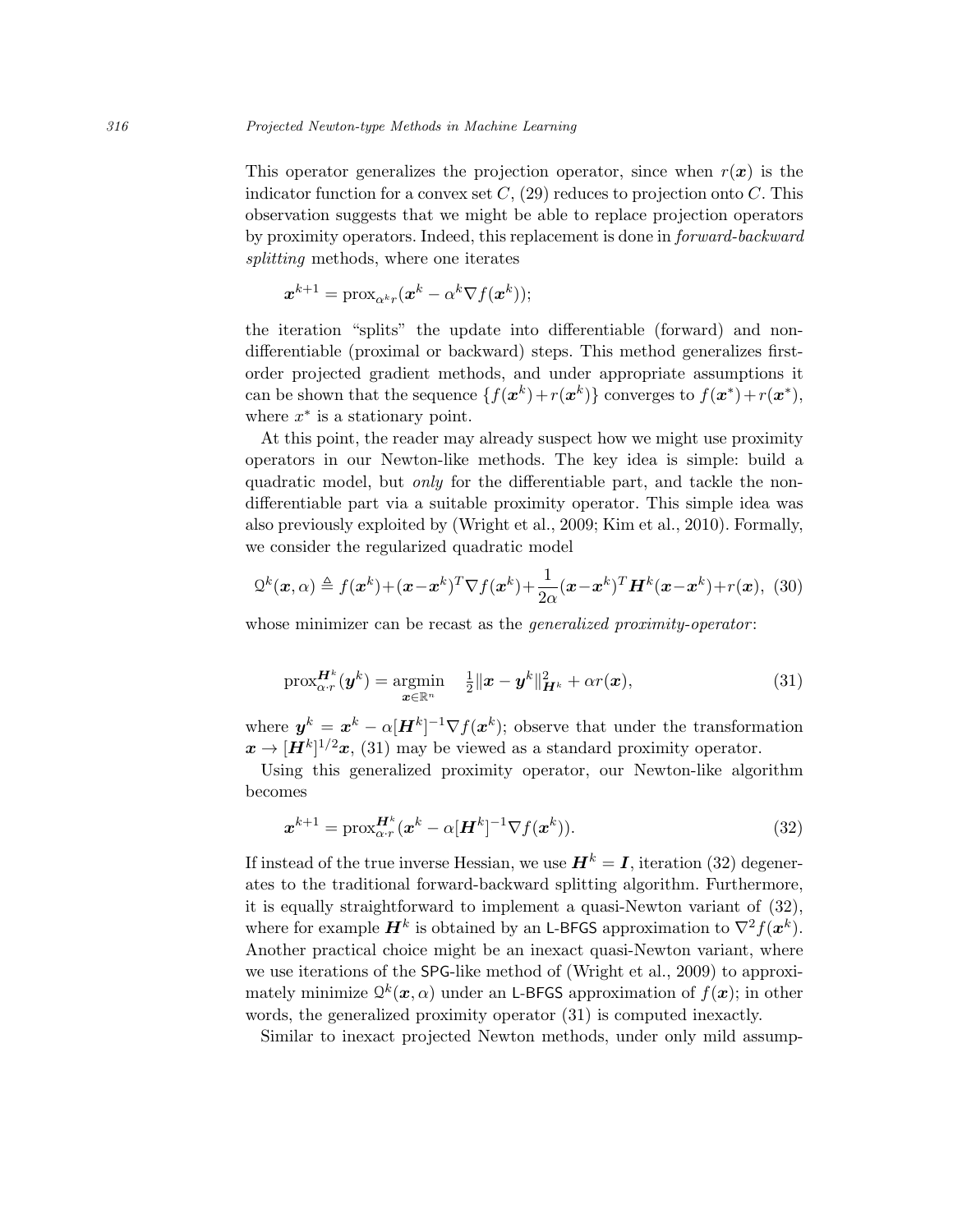#### 11.5 Toward Nonsmooth Objectives 317

tions we can guarantee that an inexact solution to the generalized proximity operator yields an improvement on the original objective for a sufficiently small step size  $\alpha$ . For example, assume that  $\nabla f(x)$  is Lipschitz-continuous and that we find a value **y** such that  $Q^k(\mathbf{y}, \alpha) < Q^k(\mathbf{x}^k, \alpha)$  in (30). Then we have

$$
f(\boldsymbol{x}^{k}) + r(\boldsymbol{x}^{k}) = \mathcal{Q}^{k}(\boldsymbol{x}^{k}, \alpha)
$$
  
>  $\mathcal{Q}^{k}(\boldsymbol{y}, \alpha)$   
=  $f(\boldsymbol{x}^{k}) + (\boldsymbol{y} - \boldsymbol{x}^{k})^{T} \nabla f(\boldsymbol{x}^{k}) + \frac{1}{2\alpha} (\boldsymbol{y} - \boldsymbol{x}^{k})^{T} \boldsymbol{H}^{k}(\boldsymbol{y} - \boldsymbol{x}^{k}) + r(\boldsymbol{y})$   
 $\geq f(\boldsymbol{x}^{k}) + (\boldsymbol{y} - \boldsymbol{x}^{k})^{T} \nabla f(\boldsymbol{x}^{k}) + \frac{m}{2\alpha} ||\boldsymbol{y} - \boldsymbol{x}^{k}||_{2}^{2} + r(\boldsymbol{y})$   
 $\geq f(\boldsymbol{y}) + r(\boldsymbol{y}) \text{ (for } 0 < \alpha \leq m/\mathcal{L}),$ 

where m is the smallest eigenvalue of  $\mathbf{H}^{k}$  and the last inequality follows from Lipschitz-continuity of the gradient (Bertsekas, 1999, Proposition A.24), where  $\mathcal L$  is the Lipschitz constant of the gradient of  $f(\mathbf x)$ . A similar property holds if  $\nabla f(\mathbf{x})$  is only locally Lipschitz-continuous.

**Example 11.9** (Group  $\ell_1$ -Regularization). Consider a generalization of Example 11.8 where instead of penalizing the absolute values of each element of  $x$ , we penalize the  $\ell_2$  norms of a set of disjoint groups indexed by g:

$$
\min_{\boldsymbol{x} \in \mathbb{R}^n} \quad f(\boldsymbol{x}) + \sum_{g} \lambda_g \|\boldsymbol{x}_g\|_2. \tag{33}
$$

The regularizer in (33) is referred to as a group regularizer  $(\ell_{1,2}$ -regularizer), since it encourages sparsity in terms of groups of variables, and dates back to (Bakin, 1999). The regularization term is nonsmooth when an entire group of variables is set to 0. However, the proximal operator for this regularizer is easily computed: given a vector  $y$ , with groups  $y_q$ , we simply set  $x_g = (y_g/\|y_g\|_2) \max\{0, \|y_g\|_2 - \alpha\lambda_g\}$ . Thus, inexact proximal-Newton methods are well-suited to solving (33).

Example 11.10 (Group Nuclear-Norm Regularization). A related problem is optimizing a smooth function of several matrix inputs with regularization of the nuclear norms of the matrices:

$$
\min_{\mathbf{X}_1, \mathbf{X}_2, ..., \mathbf{X}_n} \quad f(\mathbf{X}_1, \mathbf{X}_2, ..., \mathbf{X}_n) + \sum_{i=1}^n \lambda_i ||\mathbf{X}_i||_*.
$$
 (34)

Here we use  $\|\boldsymbol{X}\|_{*}$  to the denote the nuclear norm (or trace norm), the sum of the singular values of  $X$ . This regularization not only encourages sparsity across individual matrices, but also encourages each matrix to be low-rank. The proximal operator for the nuclear norm can be computed by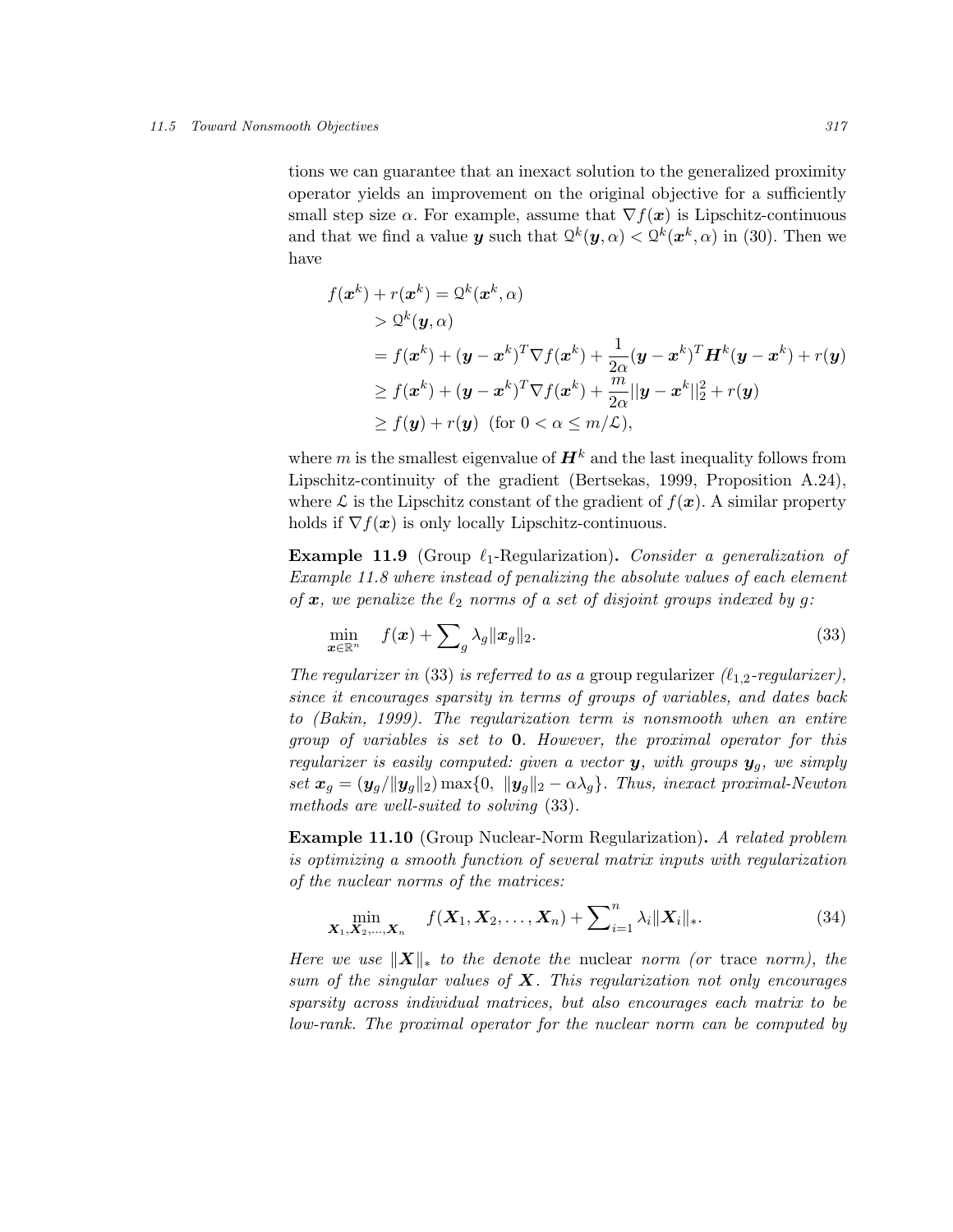soft-thresholding the singular values of each  $X_i$  (Cai et al., 2010). That is, to compute the proximal operator we replace each singular value  $\sigma_i$  of each  $X_i$  by  $\sigma_i = \max\{0, \sigma_i - \alpha\lambda_i\}$ , where  $\alpha$  is the parameter of the quadratic approximation (30). Thus, inexact proximal-Newton methods are well-suited to solving (34) too, especially when it is more expensive to evaluate f and  $\nabla f$  than it is to compute the singular value decomposition of each  $X_i$ .

## 11.6 Summary and Discussion

In this chapter, we have concentrated on minimizing twice-differentiable convex functions, both when their exact Hessian is feasible to use, as well as when quasi-Newton choices are more practical. Note that the quasi-Newton approach can also be applied when the objective function is only oncedifferentiable. Furthermore, we may relax the assumption of convexity if we concede that the stationary point found by the method may not be a local or global minimum.

As for implementational strategies, while we have focused on L-BFGS methods, an alternative restricted-memory strategy is to use implicit Hessianvector products. For example, in the two-metric projection strategy we can use Hessian-vector products within a linear conjugate gradient iteration to solve the scaling with respect to the free variables as in (Nocedal and Wright, 2000, §7.1), while we can use Hessian-vector products within the SPG subroutine for inexact projected Newton methods. An alternative means to optimize nonsmooth objectives with an L-BFGS approximation is given by (Yu et al., 2010). Variants of the L-BFGS approximation that apply in stochastic scenarios are examined in (Sunehag et al., 2009).

We close by noting some open issues regarding convergence of the methods discussed in this section. First, we note that global convergence of methods based on the minimum-norm subgradient without a diminishing step size can be tenuous because of the lack of continuity in the derivatives of sequences. For example, see the counter-example in (Bertsekas, 1999, Exercise 6.3.8). Andrew and Gao (2007) give a proof of global convergence of a method related to the two-metric subgradient projection method we discuss in Sectin 11.5.1, but as pointed out by (Yu et al., 2010) their proof does not account for this lack of continuity. Thus, while the algorithms of Andrew and Gao (2007) and Section 11.5.1 appear to be very effective in practice, it remains to show whether they are globally convergent in general without additional assumptions. A related issue is showing whether the two-metric subgradient projection method identifies the correct set of non-zero variables after a finite number of iterations, and then has a super-linear convergence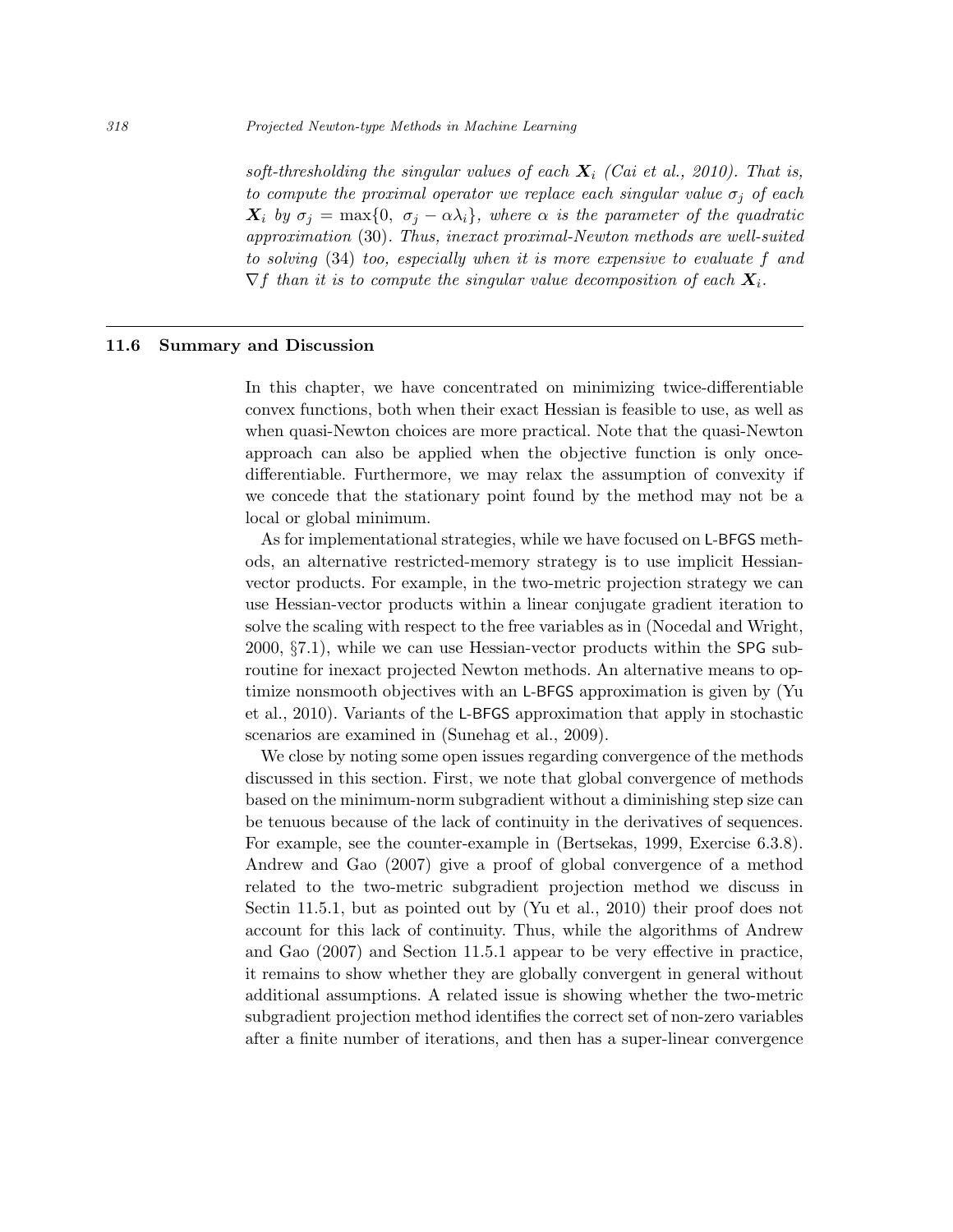rate when exact second-order information is available. Also, in Examples 1.5 and 1.6, we use a projection with respect to a subset of the constraints and do not project with respect to the positive-definite constraint that is known to not be active at the solution. Although this strategy has been used by several authors, and seems to not significantly affect empirical convergence of the method when given a suitable starting point, formally examining convergence under this heuristic deserves some theoretical attention.

Finally, we remark that there are not yet formal proofs of global and local convergence for inexact projected Newton methods, but this appears to be a simpler task than showing convergence of the methods discussed in the previous paragraph. For example, it is likely that global convergence can be proved by showing that a suitable gradient-related condition (Bertsekas, 1999, §1.2) applies to the first iteration in the SPG subroutine that satisfies the Armijo condition, while a local convergence rate can likely be shown by using a forcing sequence (Nocedal and Wright, 2000, §7.1) on the solution accuracy of the SPG subroutine.

# References

- G. Andrew and J. Gao. Scalable training of  $L_1$ -regularized log-linear models. *Proc.* Intl. Conf. Machine Learning, 2007.
- S. Bakin. Adaptive regression and model selection in data mining problems. PhD thesis, Australian National University, Canberra, 1999.
- O. Banerjee, L. E. Ghaoui, A. d'Aspremont, and G. Natsoulis. Convex optimization techniques for fitting sparse gaussian graphical models. Proc. Intl. Conf. Machine Learning, 2006.
- J. Barzilai and J. Borwein. Two-point step size gradient methods. IMA Journal of Numerical Analysis, 8(1):141–148, 1988.
- D. P. Bertsekas. Projected Newton Methods for Optimization Problems with Simple Constraints. SIAM Jounal on Control and Optimization, 20(2):221–246, 1982.
- D. P. Bertsekas. Nonlinear Programming. Athena Scientific, 2nd edition, 1999.
- D. P. Bertsekas, A. Nedic, and A. E. Ozdaglar. Convex Analysis and Optimization. Athena Scientific, 2003.
- E. G. Birgin, J. M. Mart´ınez, and M. Raydan. Nonmonotone Spectral Projected Gradient Methods on Convex Sets. SIAM Journal on Optimization, 10(4):1196– 1211, 2000.
- R. H. Byrd, J. Nocedal, and R. B. Schnabel. Representations of quasi-Newton matrices and their use in limited memory methods. *Mathematical Programming*, 63(2):129–156, 1994.
- J. F. Cai, E. J. Cand´es, and Z. Shen. A singular value thresholding algorithm for matrix completion. SIAM Journal on Optimization, 20(4):1956–1982, 2010.
- P. L. Combettes and J. Pesquet. Proximal Splitting Methods in Signal Processing. arXiv:0912.3522v2, Dec. 2009.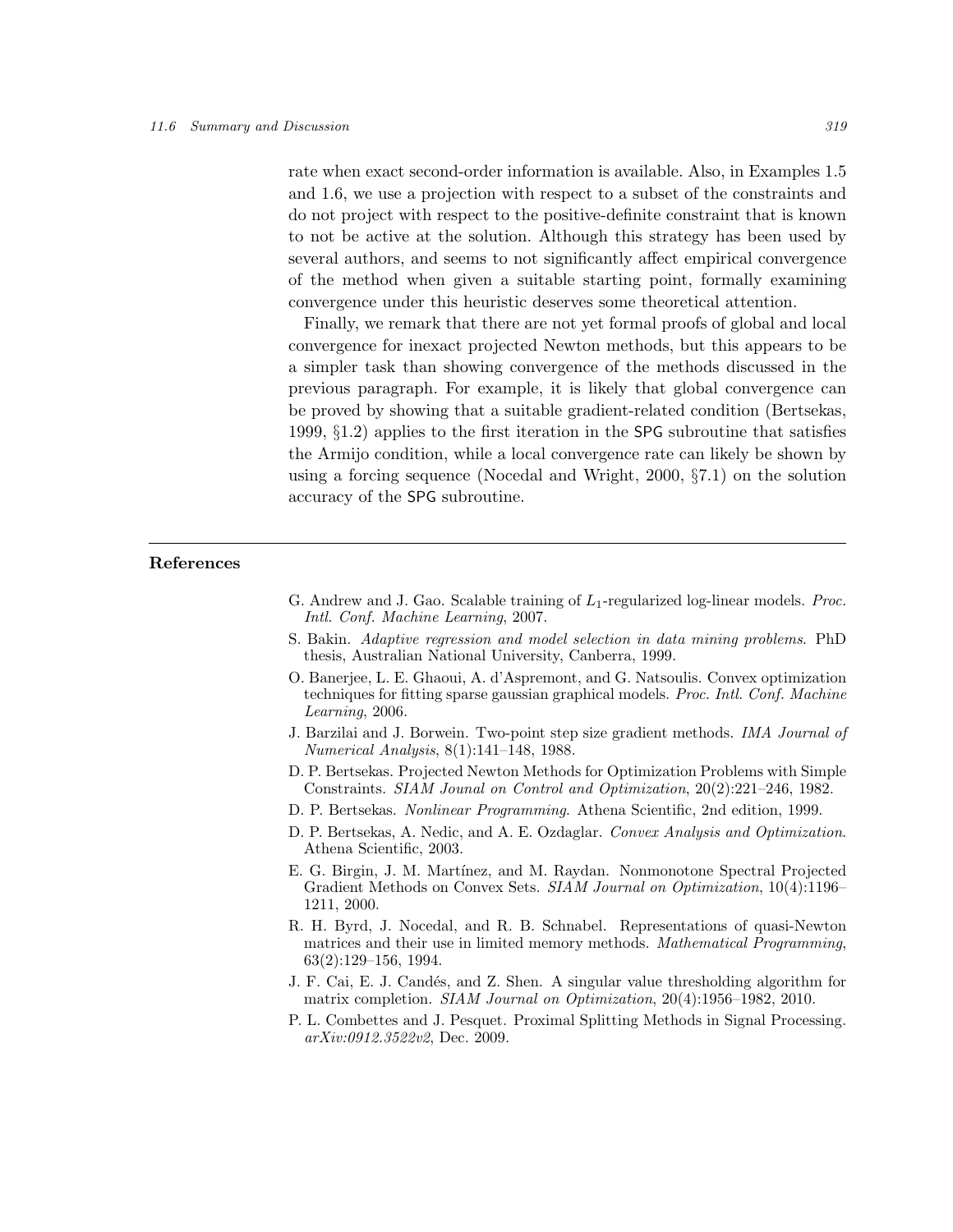#### 320 Projected Newton-type Methods in Machine Learning

- P. L. Combettes and V. R. Wajs. Signal recovery by proximal forward-backward splitting. Multiscale Modeling and Simulation, 4(4):1168–1200, 2005.
- Y. H. Dai and R. Fletcher. Projected Barzilai-Borwein methods for large-scale box-constrained quadratic programming. Numerische Mathematik, 100(1):21–47, 2005.
- I. Daubechies, M. Defrise, and C. D. Mol. An Iterative Thresholding Algorithm for Linear Inverse Problems with a Sparsity Constraint. Communications on Pure and Applied Mathematics, 11:1413–1457, 2004.
- J. Duchi, S. Gould, and D. Koller. Projected subgradient methods for learning sparse gaussians. Conference on Uncertainty in Artificial Intelligence, 2008.
- M. Figueiredo, R. Nowak, and S. Wright. Gradient projection for sparse reconstruction: Application to compressed sensing and other inverse problems. IEEE Journal of Selected Topics in Signal Processing, 1(4):586–597, 2007.
- M. A. T. Figueiredo and R. D. Nowak. An EM algorithm for wavelet-based image restoration. IEEE Transactions on Image Processing, 12(8):906–916, 2003.
- E. M. Gafni and D. P. Bertsekas. Two-metric projection methods for constrained optimization. SIAM Journal on Control and Optimization, 22(6):936–964, 1984.
- P. E. Gill, W. Murray, and M. H. Wright. Practical Optimization. Academic Press, 1981.
- L. Grippo, F. Lampariello, and S. Lucidi. A nonmonotone line search technique for Newton's method. SIAM Journal on Numerical Analysis, 23(4):707–716, 1986.
- D. Kim, S. Sra, and I. S. Dhillon. A scalable trust-region algorithm with application to mixed-norm regression. In Int. Conf. Machine Learning (ICML), 2010.
- E. S. Levitin and B. T. Polyak. Constrained minimization methods. USSR Computational mathematics and mathematical physics, 6:1–50, 1966. English translation of a paper in Zh. V $\bar{y}$ chisl. Mat. i Mat. Fiz. 6, 5, 787-823, 1966.
- J. J. Moreau. Fonctions convexes duales et points proximaux dans un espace hilbertien. R. Acad. Sci. Paris Sér. A Math, 255:2897-2899, 1962.
- Y. Nesterov. Introductory Lectures on Convex Optimization: A Basic Course. Springer, 2004.
- Y. Nesterov. Gradient methods for minimizing composite objective function. Technical report, Université Catholique do Louvain, 2007.
- J. Nocedal. Updating Quasi-Newton Matrices with Limited Storage. Mathematics of Computation, 95:339–353, 1980.
- J. Nocedal and S. J. Wright. Numerical Optimization. Springer, second edition, 2000.
- M. Schmidt, E. van den Berg, M. Friedlander, and K. Murphy. Optimizing costly functions with simple constraints: A limited-memory projected quasi-newton algorithm. Proceedings of International Workshop on Artificial Intelligence and Statistics, 2009.
- D. F. Shanno and K. H. Phua. Matrix conditioning and nonlinear optimization. Mathematical Programming, 14(1):149–160, 1978.
- P. Sunehag, J. Trumpf, S. Vishwanathan, and N. Schraudolph. Variable metric stochastic approximation theory. Proceedings of International Workshop on Artificial Intelligence and Statistics, 2009.
- E. van den Berg and M. P. Friedlander. Probing the Pareto frontier for basis pursuit solutions. SIAM Journal on Scientific Computing, 31(2):890–912, 2008.